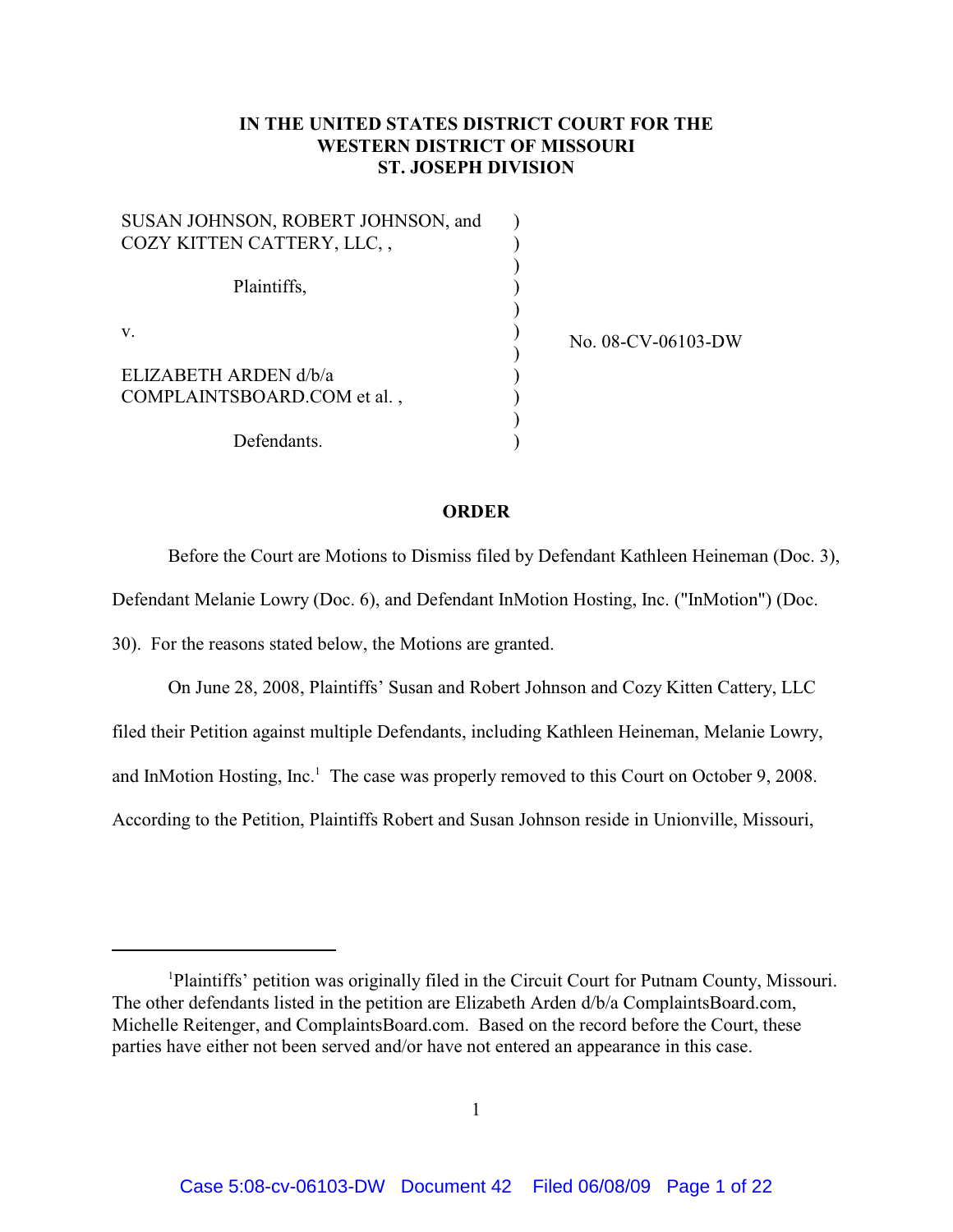where they operate a cat breeding business known as Cozy Kitten Cattery. Cozy Kitten Cattery, LLC is a Missouri limited liability company, and was formed in 2007. Its principal office and place of business are located in Missouri, and Plaintiffs Robert and Susan Johnson are its sole members. In or about December 2004, Plaintiffs Robert and Susan Johnson obtained a registered federal trademark and service mark for "Cozy Kitten Cattery." Robert and Susan Johnson have operated their cat breeding business under that trademark, and licensed the use of that trademark and service mark to Cozy Kitten Cattery, LLC once it was formed. Plaintiffs advertise their cat breeding business on the internet, and have a website with the address [www.CozyKittens.com.](http://www.cozykittens.com.)

Plaintiffs' four count petition sets forth claims for Injurious Falsehood (Count I), Defamation (Count II), and Intentional Infliction of Emotional Distress (Count III) against Defendants Heineman, Lowry, and InMotion. It further alleges Violation of the Lanham Act, 15 U.S.C. § 1051 et seq. (Count IV) against Defendant Kathleen Heineman. Counts One through Three are based on allegations that Defendants Heineman and Lowry posted false and defamatory statements about Plaintiffs on the website [www.ComplaintsBoard.com,](http://www.ComplaintsBoard.com,) a website that Defendant InMotion hosts. In Count Four, plaintiffs allege that Defendant Kathleen Heineman advertises her cat-breeding business on the website [www.BoutiqueKittens.com](http://www.boutiquekittens.com,) and that she uses the name "Cozy Kittens and Cuddly Cats" without Plaintiff's permission and in violation of 15 U.S.C. § 1114.

Defendants Heineman, Lowry<sup>3</sup>, and InMotion have moved to dismiss the action based on

 $P$ laintiffs' pleadings refer to the cattery as both "Cozy Kitten Cattery" and "Cozy Kittens" Cattery".

<sup>&</sup>lt;sup>3</sup>Defendant Melanie Lowry is a pro se litigant, therefore the Court construes her pleadings broadly. See, Smith v. Hundley, 190 F.3d 852, 855 n. 7 (8<sup>th</sup> Cir. 1999)(holding that pro se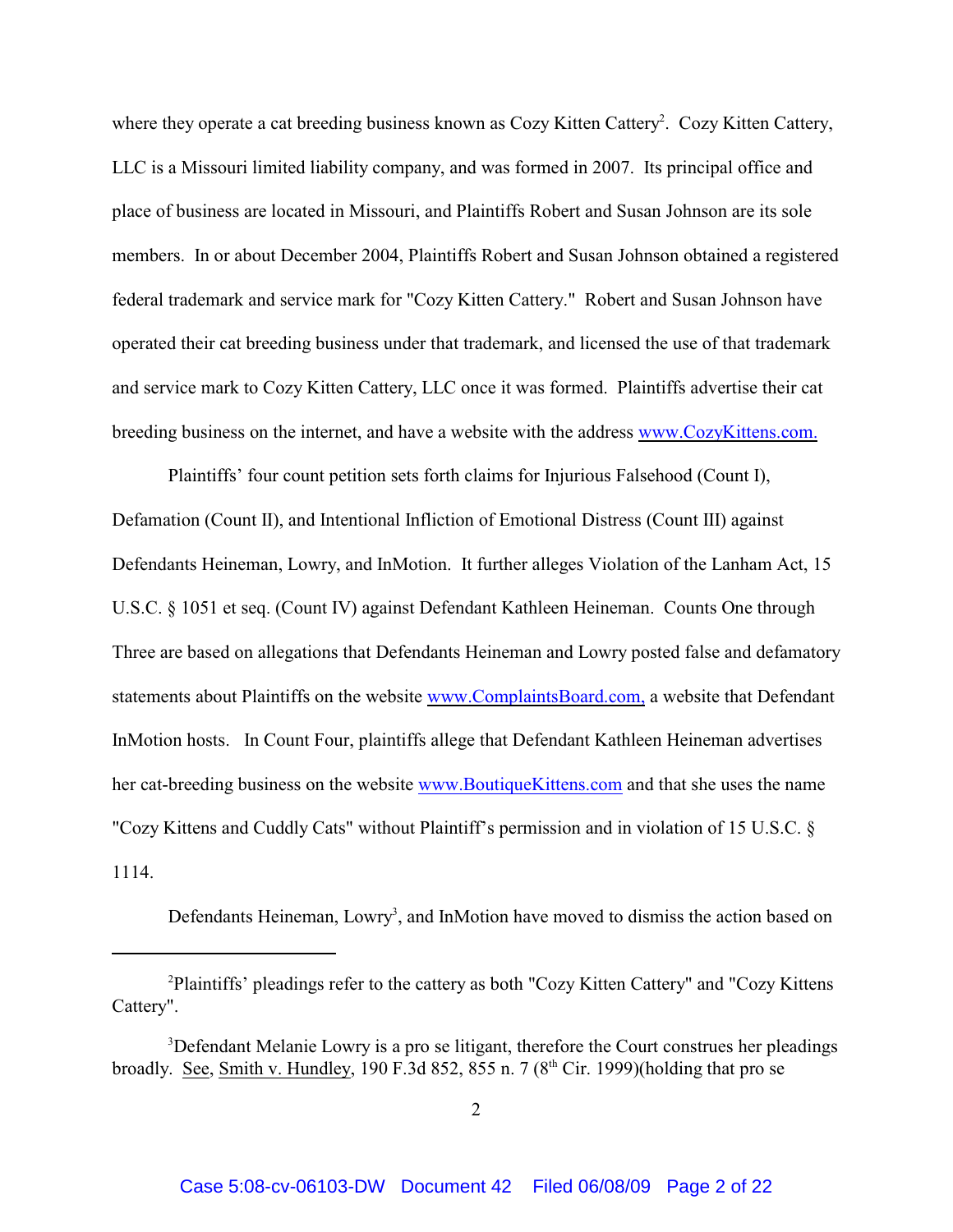lack of personal jurisdiction and insufficient service of process. Defendants Heineman and InMotion assert improper venue as an additional grounds for dismissal. The Court will address each of the three moving parties separately.

## **1) Defendant InMotion Hosting**:

According to Plaintiffs' petition, Defendant InMotion Hosting, Inc. is a corporation organized and existing under the laws of California, where it maintains its principal office and place of business. InMotion hosts an interactive website known as ComplaintsBoard.com. Plaintiffs assert that by serving as the web host for the site where defamatory statements were posted, InMotion is liable under Counts One through Three of the petition. Neither Plaintiffs' petition nor their Memorandum of Law in Opposition to InMotion's Motion to Dismiss (Doc. 36) allege that InMotion itself provided defamatory content regarding Plaintiffs. Plaintiffs' theory of liability depends solely on InMotion's role as the host of a site where others can publish content.

The Communications Decency Act of 1996 states that "[n]o provider or user of an interactive computer service shall be treated as the publisher or speaker of any information provided by another information content provider," and expressly preempts any state law to the contrary. 47 U.S.C. §§ 230(c)(1), (e)(3). "The majority of federal circuits have interpreted the CDA to establish broad 'federal immunity to any cause of action that would make service providers liable for information originating with a third-party user of the service.'" Almeida v. Amazon.com, Inc., 456 F.3d 1316, 1321 (11th Cir. 2006) (quoting Zeran v. Am. Online, Inc., 129 F.3d 327, 330 (4th Cir. 1997)). Courts in this circuit have reached the same conclusion.

pleadings are afforded a liberal construction). The Court notes however that in her letter to the Court, Defendant Lowry specifically mentions lack of personal jurisdiction and insufficient service of process as her grounds for seeking dismissal.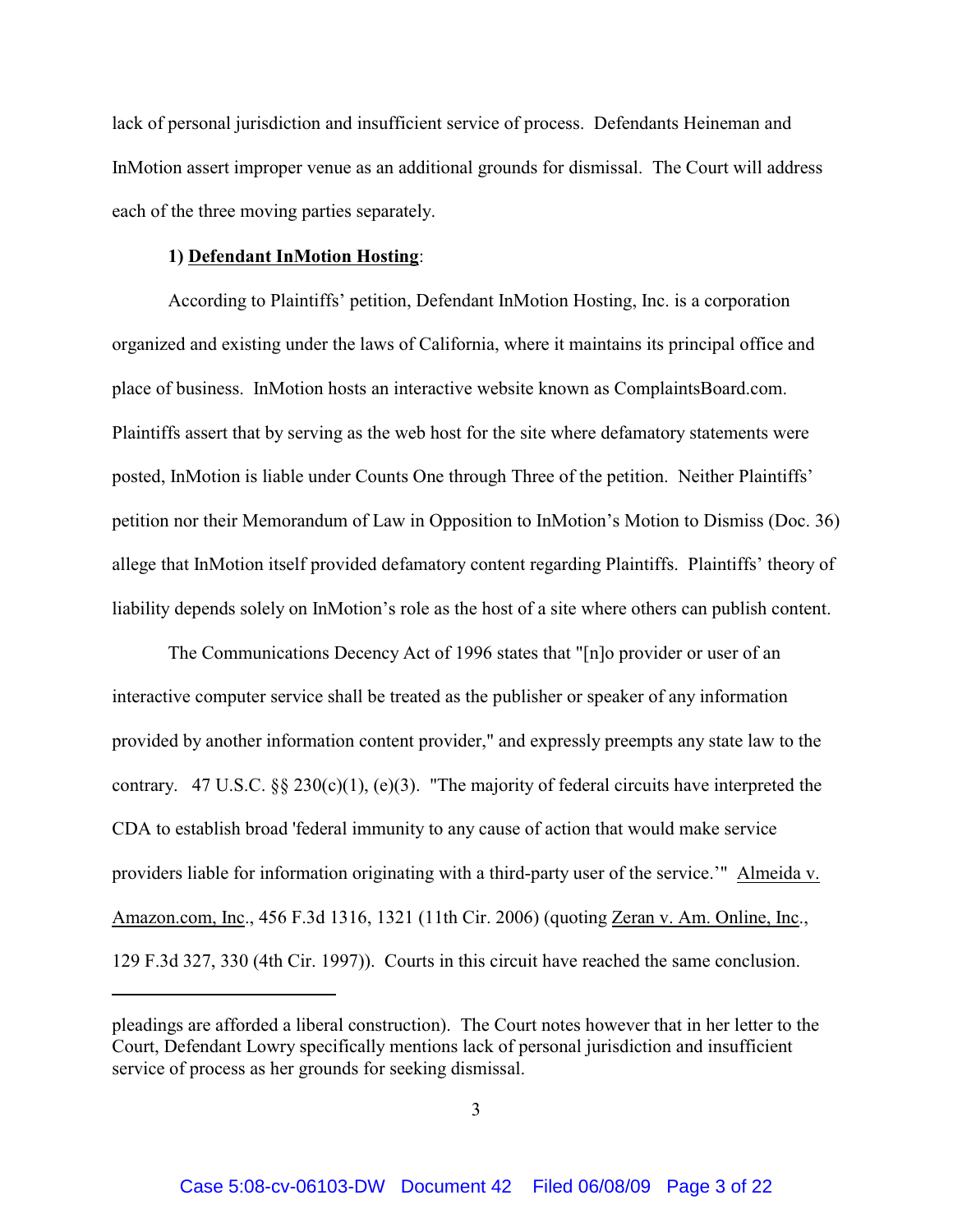See, e.g., Gregerson v. Vilana Fin., Inc., 2008 U.S. Dist. Lexis 11727 at \* 24 (D. Minn. Feb. 15, 2008); Patentwizard, Inc. v. Kinko's, Inc., 163 F. Supp.2d 1069, 1071 (D.S.D. 2001).

Because Defendant InMotion was merely a host and not an information content provider, Plaintiffs' claims against InMotion fail as a matter of law. See Zeran, 129 F. 3d at 330 (holding that Section 230 "precludes courts from entertaining claims that would place a computer service provider in a publisher's role" and that "lawsuits seeking to hold a service provider liable for its exercise of a publisher's traditional editorial functions -- such as deciding whether to publish, withdraw, postpone or alter content -- are barred."). As Plaintiffs' claims against InMotion are barred by statute, the Court need not address InMotion's arguments regarding personal jurisdiction, service of process, and venue.

## **2) Defendant Melanie Lowry:**

Plaintiffs allege that, between December 2006 and August of 2008, Defendant Lowry posted false, injurious, and defamatory statements about the Plaintiffs on ComplaintsBoard.com, including that Plaintiffs kill cats, "rip off" cat breeders, steal kittens, that Plaintiffs' cats and kittens are infected, and that Plaintiffs are con artists. On November 12, 2008, Defendant Melanie Lowry filed her Motion to Dismiss (Doc. 6) based on lack of personal jurisdiction and insufficient service of process.

#### **Personal Jurisdiction**:

When a defendant challenges a federal court's jurisdiction, the plaintiff bears the burden of proving jurisdiction exists. Moog World Trade Corp. v. Bancomer, S.A., 90 F.3d 1382, 1384 (8th Cir. 1996). In order to defeat a motion to dismiss for lack of personal jurisdiction, the non-moving party need only make a prima facie showing of jurisdiction and may do so by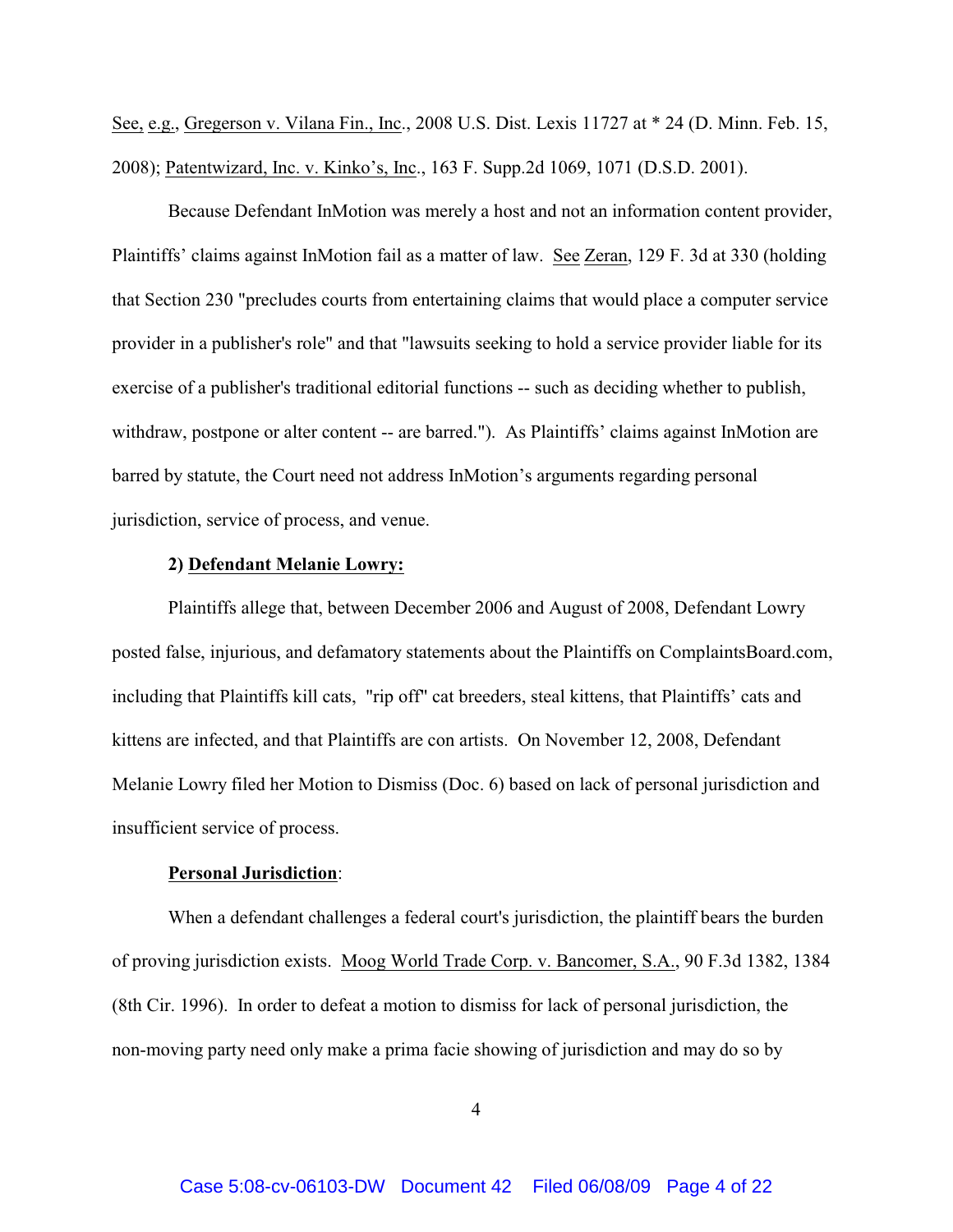affidavits, exhibits or other evidence. Epps v. Stewart Info. Servs. Corp., 327 F.3d 642, 647 (8th Cir. 2003). A prima facie showing of personal jurisdiction is made by showing: (1) that the action arose out of an activity covered by the long-arm statute, and (2) that defendant had sufficient minimum contacts with forum state to satisfy the requirements of the Due Process Clause. Renaissance Learning, Inc. v. Metiri Group, LLC, 2008 U.S. Dist. Lexis 5766 at \*9 (W.D. Mo.2008). The court must view the evidence in the light most favorable to the nonmoving party and determine all factual conflicts in its favor. Digitel Holdings v. Proteq Telcoms, 89 F.3d 519, 522 ( $8<sup>th</sup>$  Cir. 1996). Missouri's long-arm statute, R.S. Mo.  $\S 506.500^4$ , confers jurisdiction to the extent allowed by the Due Process Clause. State v. Pinnell, 454 S.W.2d 889, 892 (Mo. 1970). Therefore, due process minimum contacts analysis is the critical factor in determining whether the Court should assert personal jurisdiction. Clune v. Alimak AB, 233 F.3d 538, 541 (8th Cir. 2000).

Minimum contacts may be the basis for either "general" or "specific" jurisdiction. Davis v. Baylor University, 976 S.W.2d 5, 7 (Mo. Ct. App. 1998). With respect to general jurisdiction, "a court may hear a lawsuit against a defendant who has 'continuous and systematic' contacts with the forum state, even if the injuries at issue in the lawsuit did not arise out of the

<sup>&</sup>lt;sup>4</sup>The statutes states, in pertinent part:

<sup>1.</sup> Any person...whether or not a citizen or resident of this state... submits...to the jurisdiction of the courts of this state as to any cause of action arising from the doing of any such acts:

<sup>(1)</sup> The transaction of any business within this state;

<sup>(2)</sup> The making of any contract within this state;

<sup>(3)</sup> The commission of a tortious act within this state;...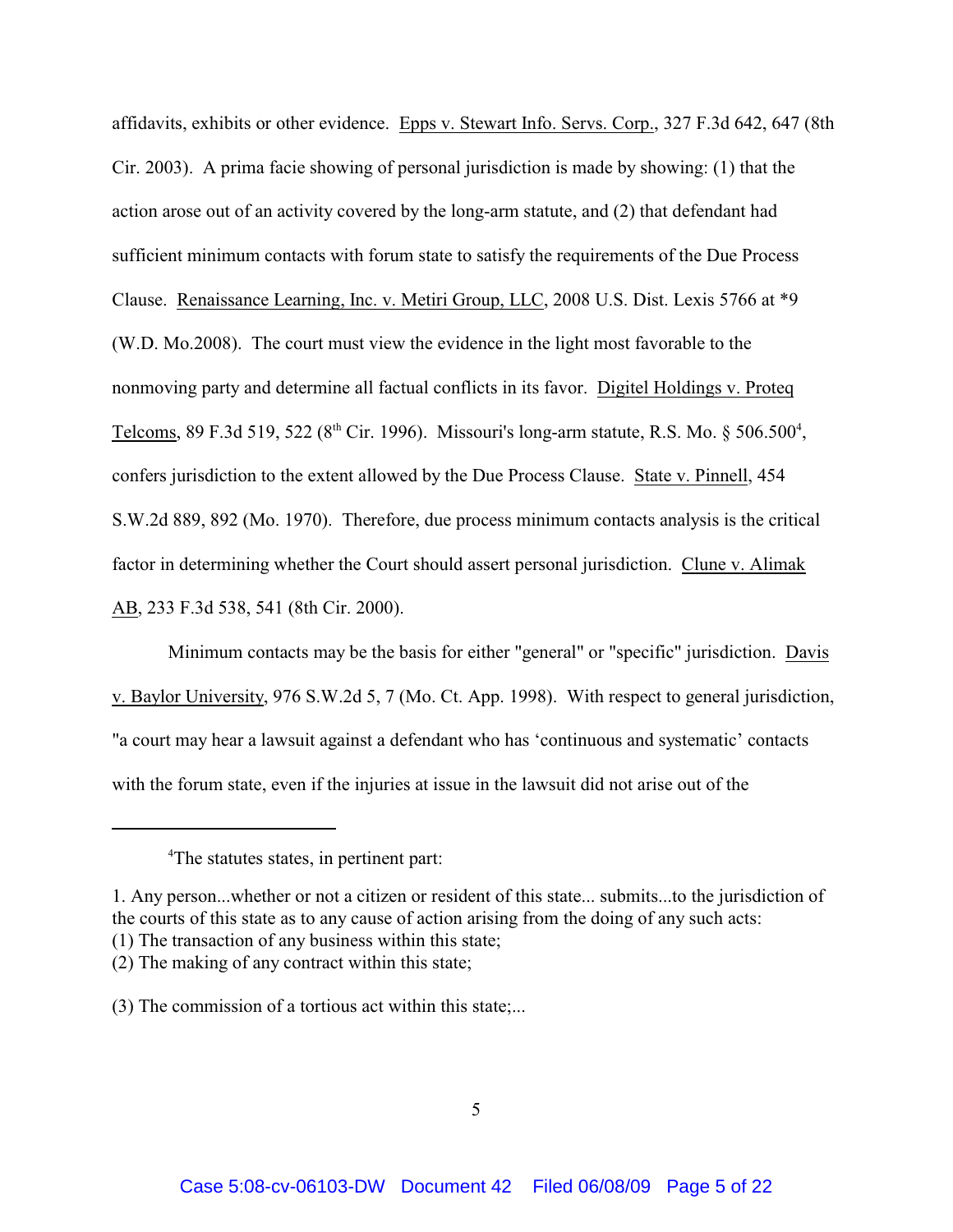defendant's activities directed at the forum." Dever v. Hentzen Coatings, Inc., 380 F.3d 1070,  $1073$  ( $8<sup>th</sup>$  Cir. 2004)(quoting Helicopteros Nacionales de Colombia, S.A. v. Hall, 466 U.S. 408, 415- 16 (1984)). Specific jurisdiction over the defendant is exercised when a state asserts personal jurisdiction over a nonresident defendant in a suit that "arises out of or relates to" the defendant's contacts with the forum. Lakin v. Prudential Securities, Inc., 348 F.3d 704, 707 (8<sup>th</sup>) Cir. 2003)(internal citations omitted).

Both categories of minimum contacts require some act by which the defendant purposely avails himself or herself of the privilege of conducting activities within the forum state, and thus invokes the benefits and protections of its laws. "Once it has been decided that a defendant purposefully established minimum contacts within the forum State, these contacts may be considered in light of other factors to determine whether the assertion of personal jurisdiction would comport with 'fair play and substantial justice.'" Burger King Corp.v. Rudzewicz, 471 U.S. 462, 476 (1985)(citing Int'l Shoe Co. v. Wash., 326 U.S. 310, 320 (1945)). The exercise of personal jurisdiction violates the due process clause unless the actions of the "defendant himself... create [d] a 'substantial connection' with the forum State." Dakota Indus. v. Dakota Sportswear, 946 F.2d 1384, 1389 ( $8<sup>th</sup>$  Cir. 1991)(quoting Burger King, 471 U.S. at 475).

In Aftanase v. Economy Baler Company, 343, F. 2d 187 ( $8<sup>th</sup>$  Cir. 1965), the Eighth Circuit set forth five factors courts must consider when determining whether there are sufficient minimum contacts to confer jurisdiction. These factors include: (1) the nature and quality of the contacts with the forum state, (2) the quantity of the contacts, (3) the relationship of the cause of action to the contacts, (4) the interest of Missouri in providing a forum for its residents, and (5) the convenience or inconvenience to the parties. Aftanase, 343 F.2d at 197. The first three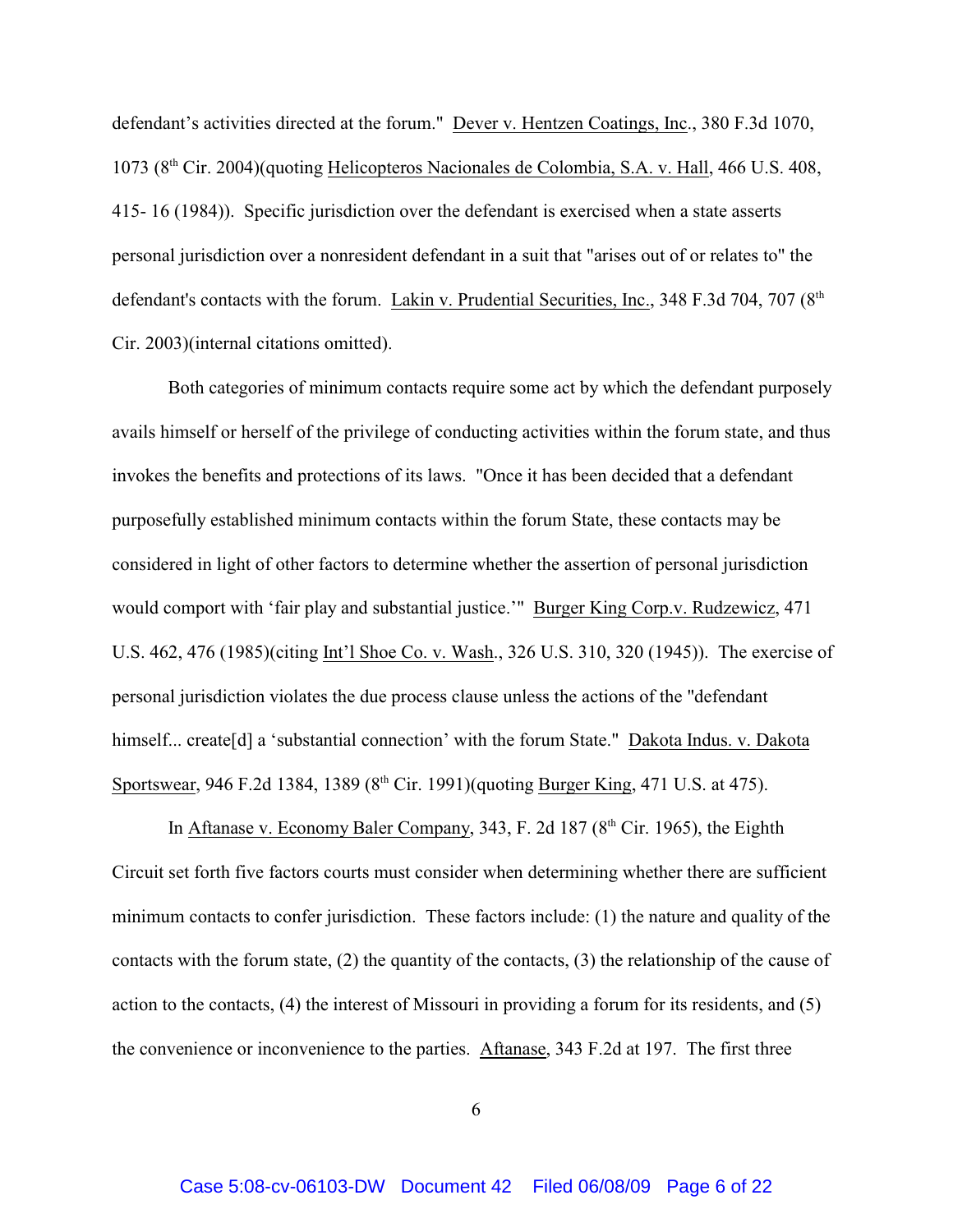factors are primary factors, and the remaining two are secondary factors. Id. The third factor distinguishes whether the jurisdiction is specific or general. Digi-Tel Holdings v. Proteq Telcoms., 89 F.3d 519, 523 n.4. The Court looks at all of the factors in the aggregate and examines the totality of the circumstances in making its determination. Northrup King. Co. v. Compania Productora Semillas Algodoneras, S.A., 51 F.3d 1383, 1388 (8th Cir.1995).

### **I. Nature and Quality of Contacts**

Under this factor, the principle issue is whether the non-resident Defendants "have fair warning that a particular activity may subject a person to the jurisdiction of a foreign sovereignty." Gould v. P.T. Krakatau Steel, 957 F.2d 573, 576 (8<sup>th</sup> Cir. 1993)(internal citations omitted). When a defendant has "purposefully directed" his or her activities at the forum state, the fair warning requirement is satisfied. Id. (citing Burger King corp. v. Rudzewicz, 471 U.S. 462, 472 (1985)). "The contacts with the forum state must be more than 'random', 'fortuitious', or 'attenuated'." Id.

Defendant Lowry contends she has no contacts with the State of Missouri. In support of her Motion to Dismiss (Doc. 6), she filed a sworn affidavit stating that she has never been to Missouri, does not own any property in Missouri, does not have any bank accounts or telephone listings in Missouri, has never paid taxes in Missouri nor insured a risk in Missouri, and has never knowingly, regularly or continuously transacted business in the State of Missouri. Her affidavit also states that she has never done business with the Plaintiffs, does not know them, and has only spoken to Sue Johnson one time on the telephone– a call that Sue Johnson initiated. Plaintiffs' Suggestions in Opposition (Doc. 11) and corresponding affidavit do not refute any of Defendant Lowry's sworn statements regarding her lack of contacts with Missouri. Rather,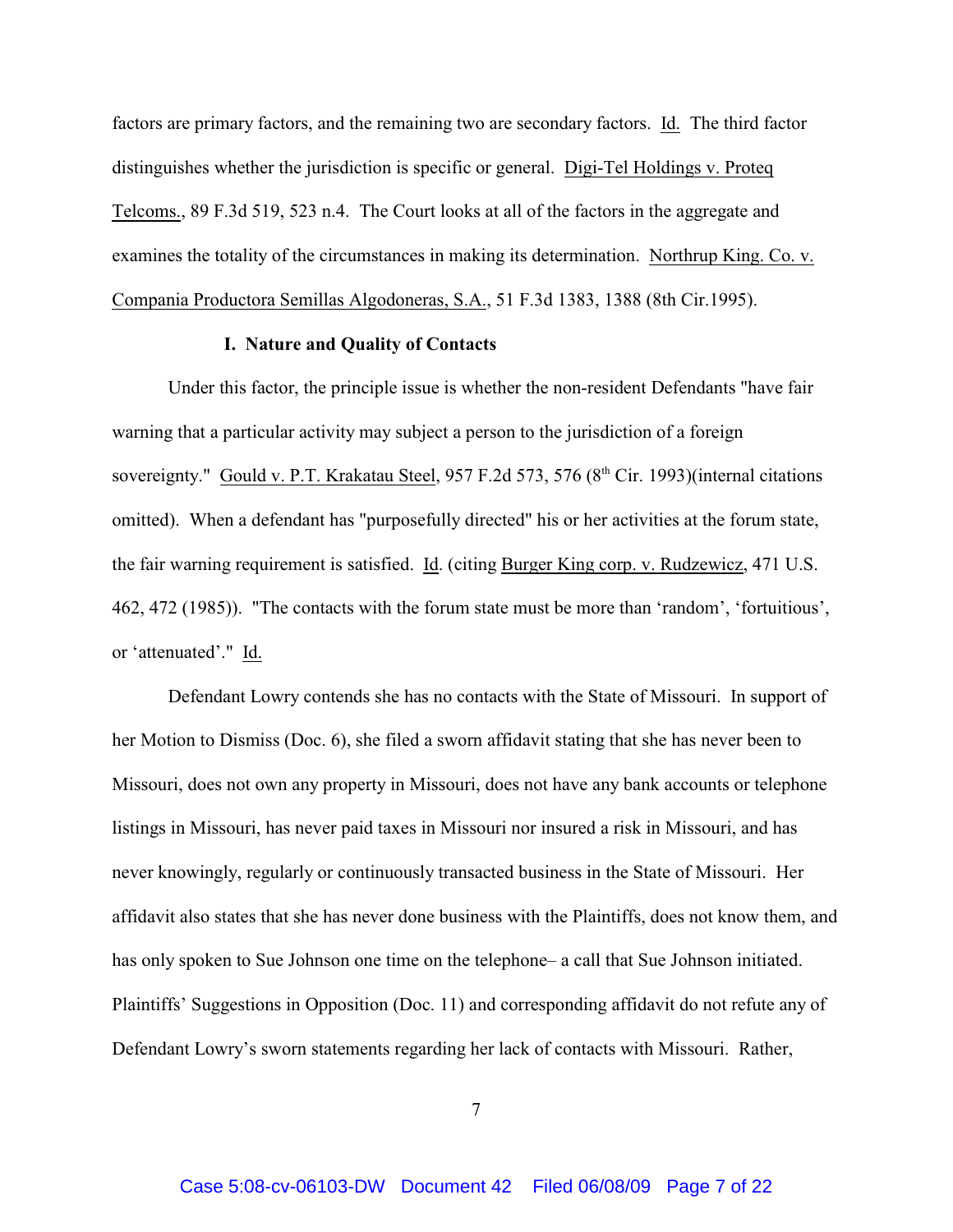Plaintiffs argue that, by posting false and defamatory statements about the Plaintiffs on the website [www.ComplaintsBoard.com,](http://www.ComplaintsBoard.com,) Lowry has subjected herself to jurisdiction by Missouri courts.

Although Plaintiffs' pleadings do not reference Calder v. Jones, 465 U.S. 783 (1984), their theory of jurisdiction appears to rely on the Calder "effects" test. The "effects" test provides that a "defendant's tortious acts can serve as a source of personal jurisdiction only where the plaintiff makes a prima facie showing that the defendant's acts (1) were intentional, (2) were 'uniquely' or expressly aimed at the forum state, and (3) cause harm, the brunt of which was suffered- and which the defendant knew was likely to be suffered- [in the forum state]." Lindregn v. GDT, LLC, 312 F. Supp.2d 1125, 1132 (S.D. Iowa 2004)(internal citations omitted). The Eighth Circuit has recognized the Calder "effects" test as an additional factor to consider when evaluating a defendant's relevant contacts with the forum state in cases involving intentional torts. Dakota Indus., Inc., v. Dakota Sportswear, Inc., 946 F.2d 1384, 1390-91 (8th Cir. 1991) (stating that "[i]n relying on Calder, we do not abandon the five-part test.. . . We simply note that Calder requires the consideration of additional factors when an intentional tort is alleged"). The Eighth Circuit construes the Calder effects test narrowly, and has held that, absent additional contacts, mere effects in the forum state are insufficient to confer personal jurisdiction. Hicklin Engineering, Inc. v. Aidco, Inc., 959 F.2d 738, 739 ( $8<sup>th</sup>$  Cir. 1992).

Plaintiffs' petition alleges that "through the Internet, the false statements about the Plaintiffs were published throughout the state of Missouri, and throughout the world..." in that the ComplaintsBoard.com website "solicits and receives business from Missouri residents as part of the operation of the website and publishes the advertisements of its clients, for a fee, within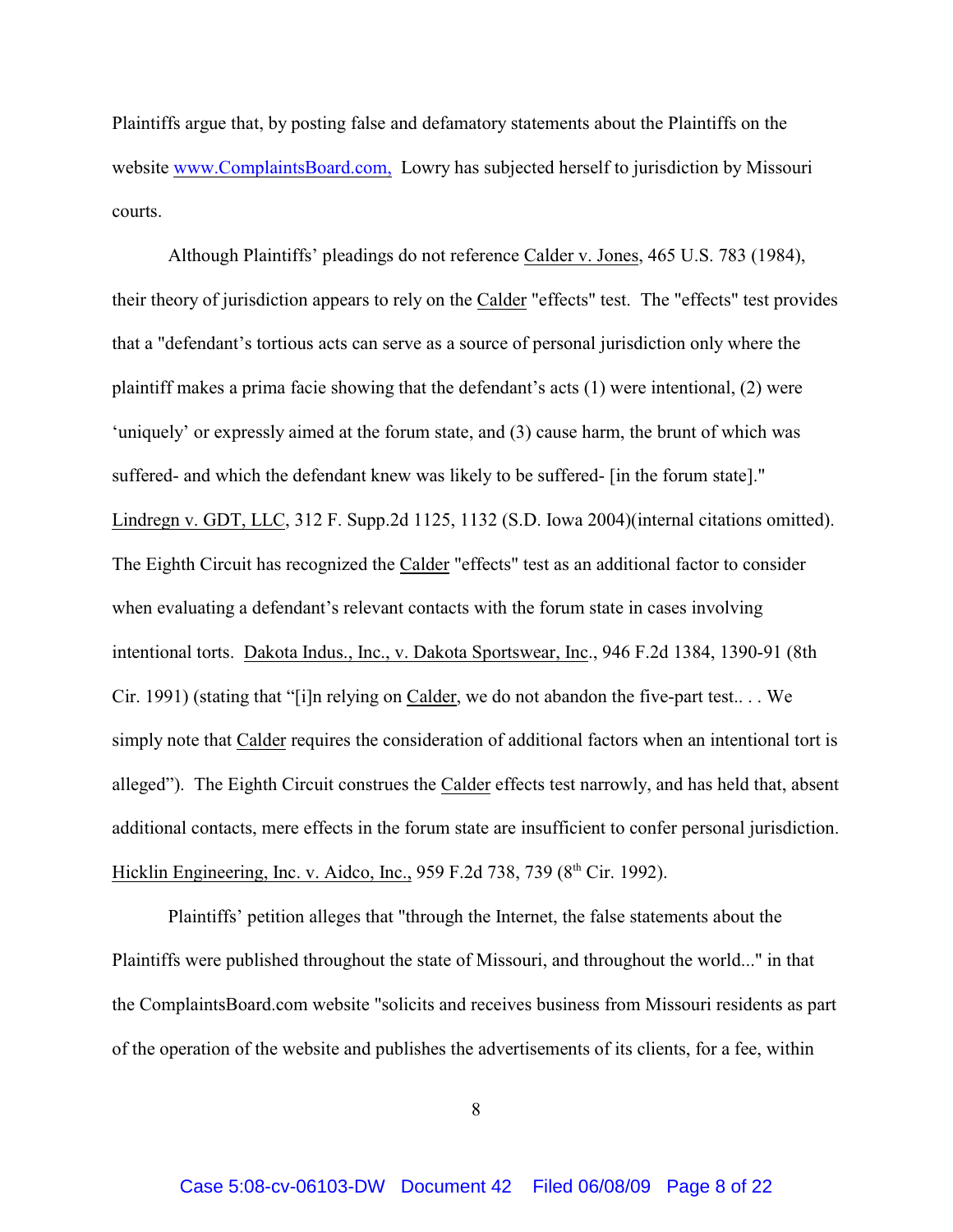the state of Missouri, by placing those advertisements on the interactive website." In their suggestions in Opposition to Defendant Lowry's Motion to Dismiss, Plaintiffs argue that the statements she made "were directed specifically to Plaintiffs in the operation of the their cat breeding business in Unionville, Missouri." Plaintiffs have provided no evidence of any kind that ComplaintsBoard.com specifically aims its content at the State of Missouri. The Court further notes that the website itself is devoid of any such indication. Plaintiffs have provided the Court a copy of one alleged posting by Defendant Lowry. That alleged posting does not mention Missouri, and there is no other evidence indicating that the focal point of this particular posting, or other postings made by Defendant Lowry, was Missouri. The lack of intentional aim at Missouri weighs against the exercise of personal jurisdiction. Revell v. Lidov, 317 F.3d 467, 473  $(5<sup>th</sup> Cir. 2002)$ (citing Calder, 465 U.S. at 788)(holding that, in regards to an alleged defamatory internet posting, the posting's lack of references to the proposed forum state and the lack of evidence that the posting was "directed at [forum state] readers as distinguished from readers in other states" are factors that weigh against the exercise of personal jurisdiction under Calder.); Toro Co. v. Advanced Sensor Tech., Inc., 2008 U.S. Dist. Lexis 49458 at \*10-11 (D. Minn. June 25, 2008)(holding that, where a party fails to demonstrate that a party's web-based conduct was expressly aimed at the forum state, personal jurisdiction is lacking); Amerus Group v. Ameris Bancorp, 2006 U.S. Dist. Lexis 32722 at \*21 (S.D. Iowa May 22, 2006)(holding that the "effects" of a tortious act, standing alone, are insufficient to subject a defendant to personal jurisdiction in a forum where no other contacts exist.). To the extent Defendant Lowry's alleged postings constitute "contacts" with the state of Missouri at all, the Court finds such contacts to be attenuated in nature. The nature and quality of Defendant Lowry's contacts with Missouri does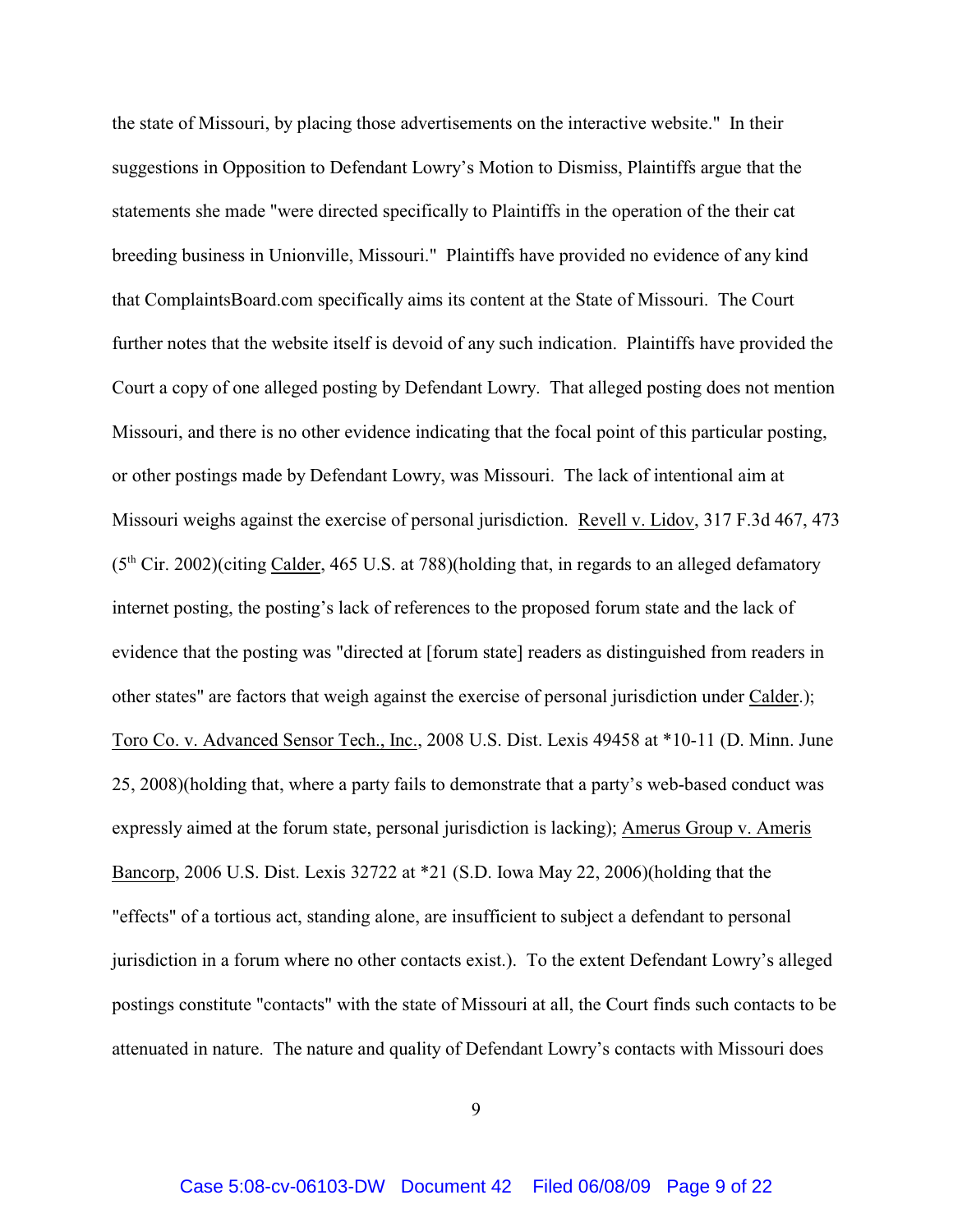not support the exercise of personal jurisdiction.

## **II. Quantity of Contacts**

Specific jurisdiction can arise from a single contact with the forum state. Fulton v. Chicago, R.I. & P.R. Co., 481 F.2d 326, 335 ( $8<sup>th</sup>$  Cir. 1973). Therefore, the Court is not concerned with the number of contacts made for purposes of whether specific jurisdiction exists. Defendant Lowry's "contacts" with the State of Missouri are limited to these alleged internet postings. As her contacts with the State of Missouri are not systematic and continuous in nature, Defendant Lowry is not subject to personal jurisdiction under a general jurisdiction analysis.

## **III. Relation of Contacts to the Cause of Action**

Defendant Lowry contends that she has no Missouri contacts. Plaintiffs argue that Lowry established contacts with the State of Missouri when she posted defamatory statements to the website [www.ComplaintsBoard.com.](http://www.complaintsboard.com.) The Court finds that the claims for injurious falsehood and defamation against Defendant Lowry arise out of statements she made in California. Likewise, the alleged conduct that forms the basis of Plaintiffs' claim for intentional infliction of emotional distress stems from the statements and postings made in California. The only connection these causes of action have to Missouri is the fact that Plaintiffs reside in Missouri and their business is located in Missouri. As previously noted under the Calder analysis, Plaintiffs have failed to put forth prima facie evidence that the alleged defamatory statements were uniquely or expressly aimed at the State of Missouri. Therefore, the Court finds that this factor does not weigh in favor of exercising personal jurisdiction.

## **IV. Interest of the Forum State**

The State of Missouri has an interest in providing a forum for its residents. Aylward v.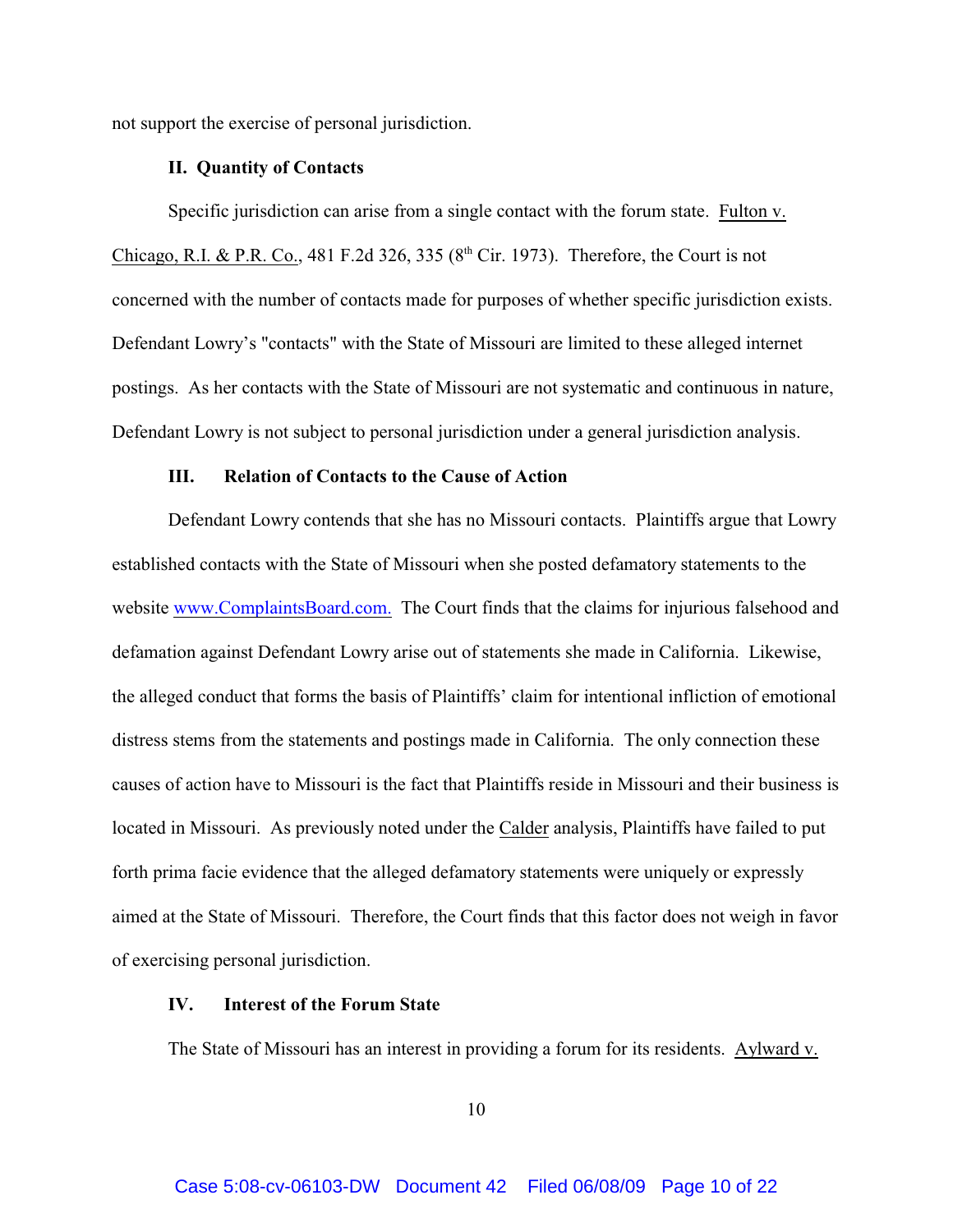Fleet Bank, 122 F.3d 616, 618 ( $8<sup>th</sup>$  Cir. 1997). The Court finds that this factor weighs in favor of exercising personal jurisdiction.

#### **V. Convenience of the Parties**

"A plaintiff normally is entitled to select the forum in which it will litigate. " Northrup King Co. v. Compania Productora Semillas Algodoneras Selectas, S.A., 51 F.3d 1383, 1389 (8<sup>th</sup> Cir. 1995). The Court notes however that the alleged postings were made in California and posted on a website that is managed, operated, and hosted in California. Much of the discovery in this case will therefore take place in or have significant ties to the State of California, and many of the potential witnesses for trial likely reside in California. The Court therefore finds that the convenience of the parties factor weighs neither in favor of nor against the exercise of personal jurisdiction.

The Court finds that the actions of Defendant Lowry as alleged by Plaintiffs do not create a "substantial connection" with the State of Missouri. Therefore, the exercise of personal jurisdiction over her would violate the due process clause. See, Dakota Indus., 946 F.2d at 1389. As the Court lacks personal jurisdiction over Defendant Lowry, it need not address her claim of insufficient service of process.

## **3) Defendant Kathleen Heineman:**

On October 16, 2008, Defendant Kathleen Heineman filed her Motion to Dismiss (Doc. 3) based on lack of personal jurisdiction, improper venue, and insufficient service of process. 5

<sup>&</sup>lt;sup>5</sup>Plaintiffs' response to Defendant Heineman's Motion was due by October 31, 2008. Plaintiffs failed to file a timely response to Defendant's Heineman's Motion to Dismiss. On November 13, 2008, Plaintiffs filed a Motion for Additional Time to Respond to Defendant Heineman's Motion to Dismiss (Doc. 5), which Defendant Heineman opposed. Plaintiffs filed Reply suggestions in support of their motion for extension of time (Doc. 8), and included with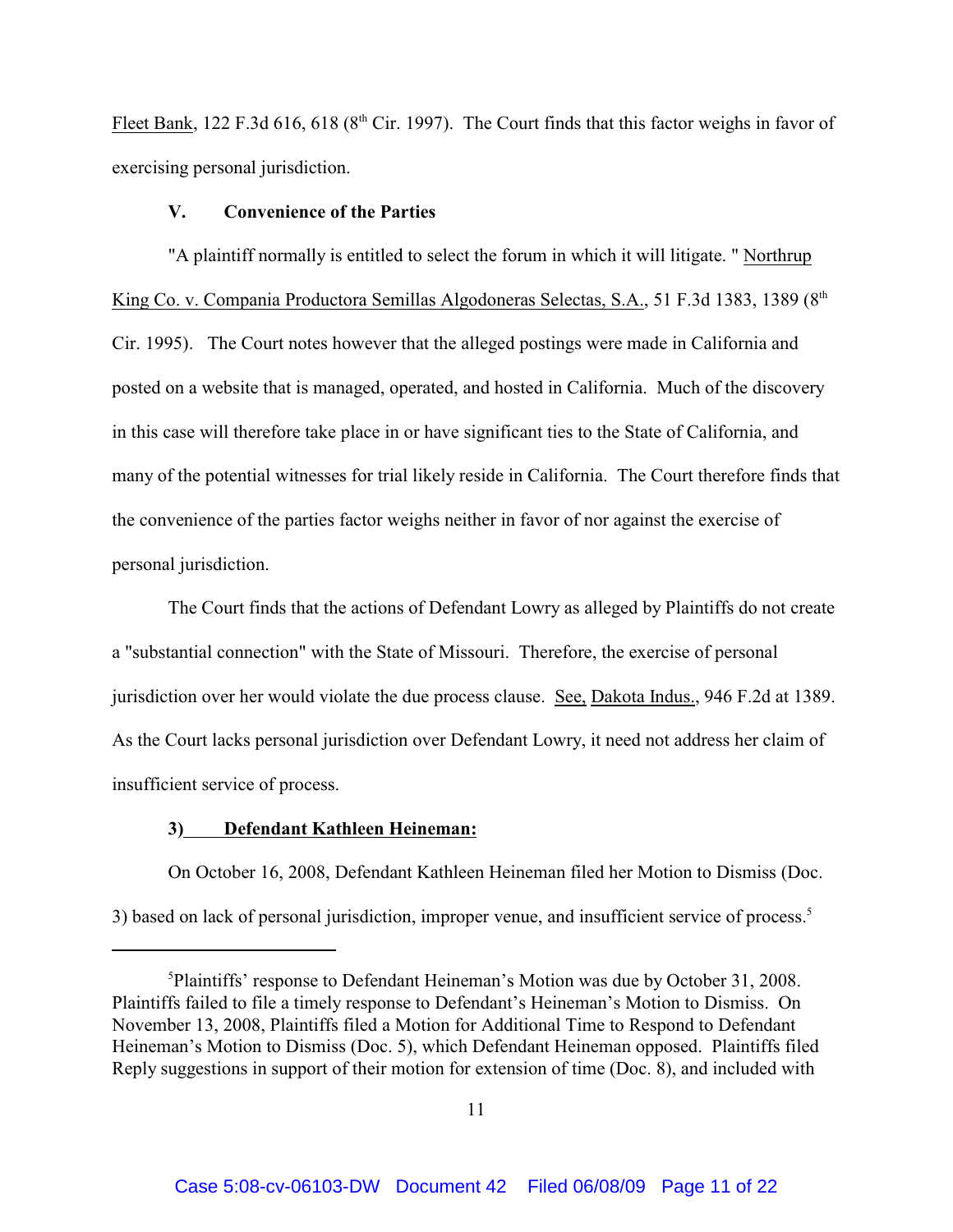#### **Personal Jurisdiction**

Viewing the record in the light most favorable to the Plaintiffs, and based upon the record properly submitted to the Court, the Court makes the following findings of fact as to Defendant Kathleen Heineman:

Defendant Kathleen Heineman is a citizen and resident of the State of Colorado. She sells cats and kittens throughout the United States, and advertises her business on the website www.BoutiqueKittens.com.<sup>6</sup> Defendant Heineman has never been a resident of the State of Missouri. She does not own, use, or possess any real property in the State of Missouri, nor does she have any bank accounts or telephone listings in Missouri. She has never paid income or property taxes in Missouri nor contracted to insure any person, property, or risk within Missouri.

Defendant Heineman strongly contests Plaintiffs' assertion that she owns or operates a <sup>6</sup> business by the name of Boutique Kittens or the website located at [www.BoutiqueKittens.com.](http://www.boutiquekittens.com.) However, the home page for www.BoutiqueKittens.com displays a State of Colorado Department of Agriculture License with the number 4806. That license was issued to Kathleen Heineman. For purposes of this Order, the Court construes the facts in the light most favorable to Plaintiff, and finds that Ms. Heineman is responsible for the content of the BoutiqueKittens.com website.

those suggestions several affidavits, including the affidavit of Plaintiff Sue Johnson, labeled "Affidavit of Susan Johnson in Opposition to the Motion of Defendant Kathleen Heineman to Dismiss," (Doc. 8-3) in which Ms. Johnson avers facts relating to Defendant Heineman's contacts with the State of Missouri. On November 24, 2008, and without receiving leave from the Court, Plaintiffs filed Suggestions in Opposition to Defendant Heineman's Motion to Dismiss (Docs. 9 and 10). Documents 9 and 10 were subsequently stricken by the Court. The affidavit of Sue Johnson attached to Plaintiffs' Reply suggestions (Doc. 8-3) is not properly attached to the motion for extension of time, as it relates to the stricken pleading, Plaintiffs' Opposition to the Motion to Dismiss, rather than to the motion for extension of time. Because Plaintiffs failed to respond to Defendant Heineman's Motion to Dismiss in a timely manner, Plaintiffs technically have waived all argument in opposition to Defendant Heineman's Motion. However, out of caution, and because the Court must construe the jurisdictional facts in the light most favorable to the Plaintiffs, the Court has considered the affidavit of Sue Johnson attached to the Motion for Extension of Time (Doc. 8-3). The Court does not consider facts and argument included in Documents 9 and 10, nor the accompanying affidavits to Documents 9 and 10.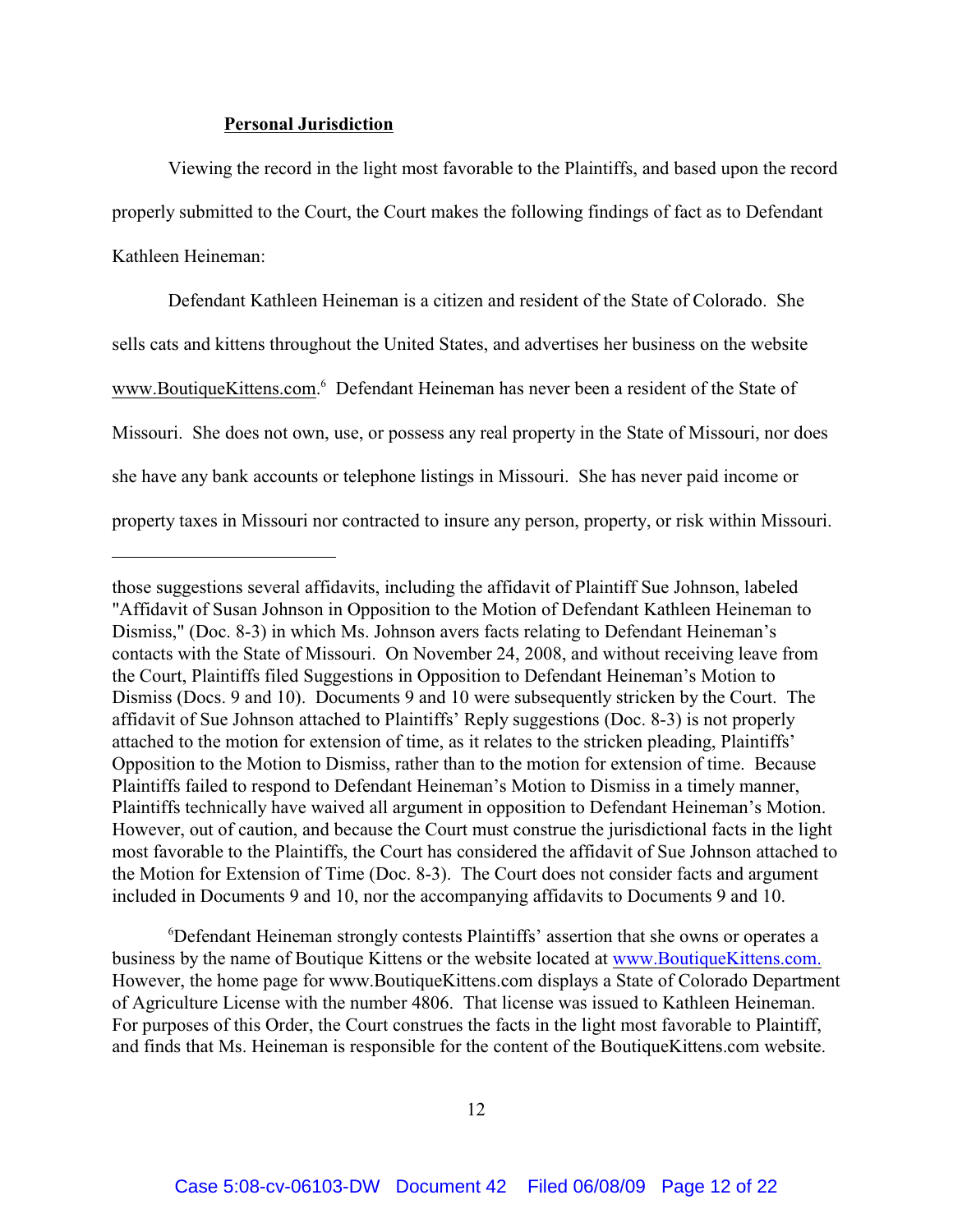Ms. Heineman has never acted as a director, manager, trustee, or other officer of a corporation organized under the laws of or having a place of business within the State of Missouri.

 The Plaintiffs and Defendant Heineman first made contact when Heineman purchased a cat from Plaintiffs in late 2001 or early 2002. Around April 2002, they began a business relationship that lasted until March of 2006. During this time, Heineman provided Plaintiffs administrative assistance with their website, [www.CozyKittens.com,](http://www.cozykittens.com,) including proofreading. She also purchased advertising space for cats she sold from Colorado on Plaintiffs' website, [CozyKittens.com](http://www.CozyKittens.com.). She paid Plaintiffs \$100 per cat advertised, and the website then listed Ms. Heineman's e-mail address as the contact e-mail for persons interested in those cats. Over the course of the relationship, Heineman advertised approximately 50 cats on Plaintiffs' website. She also helped Plaintiffs acquire cats or kittens on occasion. Between 2002 and 2006, Heineman purchased about sixteen (16) cats for Plaintiff Susan Johnson from breeders throughout the United States. These cats were generally shipped to Colorado, then eventually shipped to Susan Johnson in Missouri. Defendant Heineman did not profit from the purchase of these cats. On one occasion in 2004, Defendant Heineman helped Plaintiff acquire three cats from a breeder located in St. Louis, Missouri. During this same period of time, Plaintiff Susan Johnson shipped about ten cats to Kathleen Heineman. Johnson did not profit from the transfer of these cats to Ms. Heineman. In 2004 or 2005, Defendant Heineman sold one cat in Missouri.

Heineman was never an employee of Plaintiffs, and did not receive a salary from them. The vast majority of communication between Plaintiffs and Ms. Heineman occurred via telephone and e-mail. Plaintiff Sue Johnson estimates they exchanged more than 800 e-mails and had over 1,000 telephone conversations between early 2002 and March of 2006.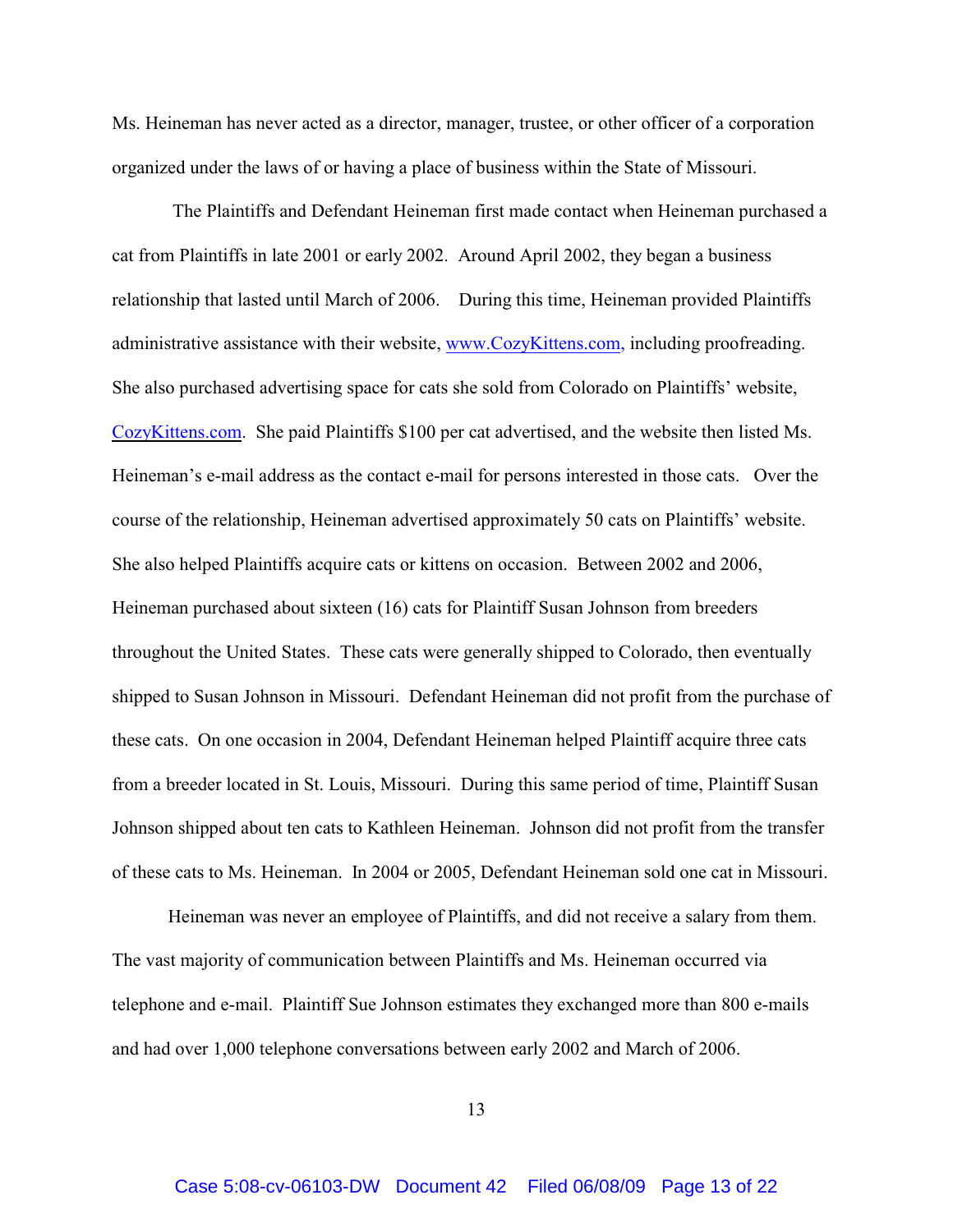Additionally, Defendant Heineman traveled to Missouri two times in 2002. In June of 2002, Defendant Heineman met Robert and Susan Johnson at the Kansas Ciy, Missouri airport, and brought Plaintiffs a cat they had previously paid for. In November of 2002, Heineman traveled to Plaintiffs' business location in Unionville, Missouri, and delivered six cats that Plaintiffs had purchased.

Plaintiffs' petition alleges that between December 2006 and August of 2008, Defendant Heineman posted false, injurious, and defamatory statements about the Plaintiffs on ComplaintsBoard.com, including that Plaintiffs kill cats, "rip off" cat breeders, steal kittens, that Plaintiffs' cats and kittens are infected, and that Plaintiffs are con artists. Plaintiffs further allege that from approximately August 2006 until August 2008,<sup>7</sup> Defendant Kathleen Heineman used the words "Cozy Kittens 'N Cuddly Cats" in advertising cats for sale on BoutiqueKittens.com, thereby infringing Plaintiffs' trademark.

### General Jurisdiction:

Defendant Heineman's contacts with Missouri fall short of the "continuous and systematic general business contacts" required to find general jurisdiction. See, Helicopteros, 466 U.S. at 416. The e-mail and telephone correspondence between Defendant Heineman and the Plaintiffs is insufficient to support general jurisdiction. See, Porter v. Berall, 293 F.3d 1073,  $1076 (8<sup>th</sup> Cir. 2002)$ (holding that "contact by phone or mail is insufficient to justify exercise of personal jurisdiction under the due process clause."); J.N.F.S. Eng'g Co. v. Gibson Tech. Servs., 2007 U.S. Dist. Lexis 681 at \*14 (D. Neb. Jan3, 2007)(applying the holding in Porter to e-mail

 $\alpha$ <sup>7</sup> According to Plaintiffs, all references to "Cozy Kittens" were removed from the BoutiqueKittens.com website sometime between August 4, 2008 and November 12, 2008. The original petition in this case was filed on August 4, 2008.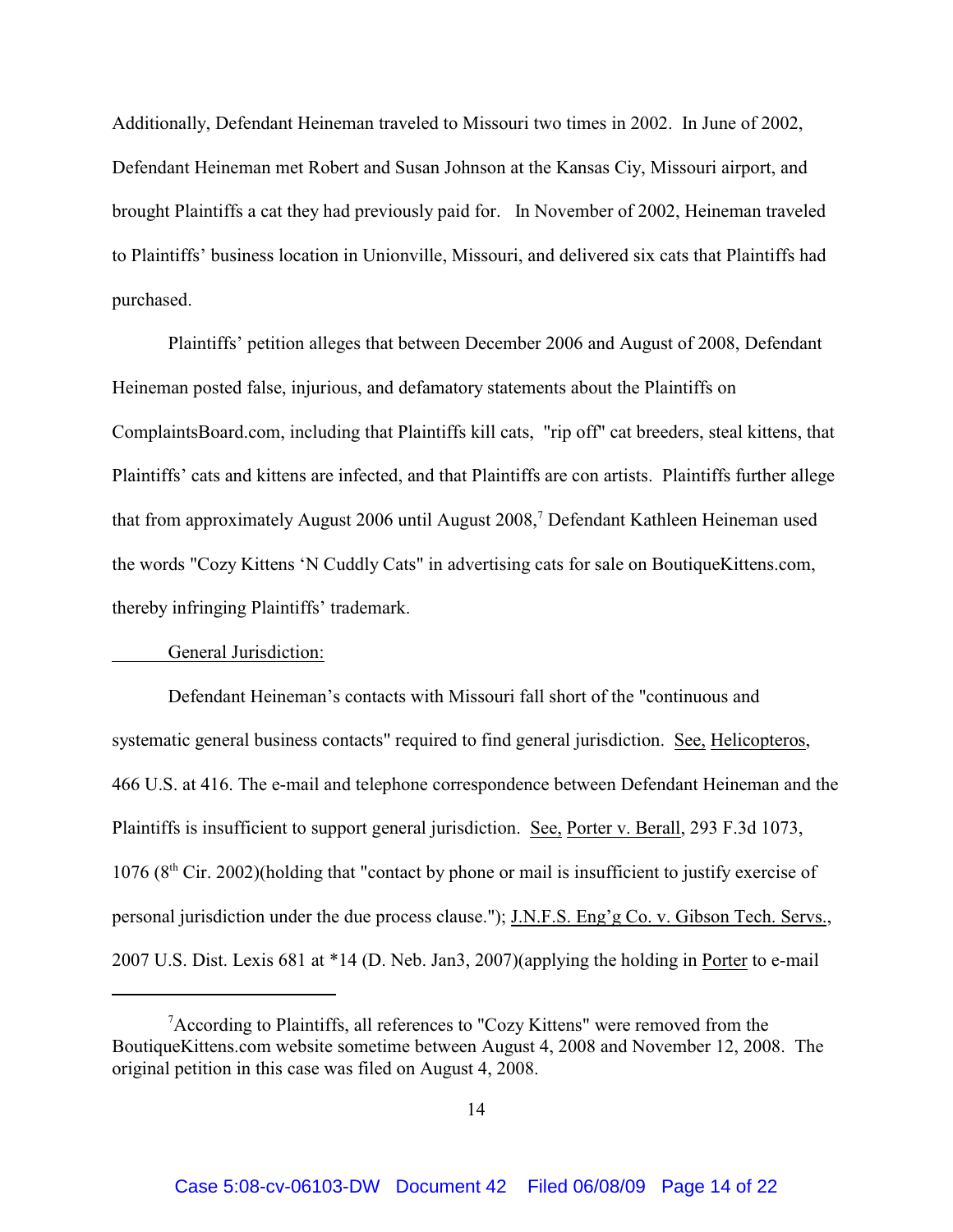contacts). The other contacts between Defendant Heineman and the State of Missouri that fall within the relevant time frame, including her alleged internet postings, the internet advertising arrangement Heineman had with Plaintiffs, the parties' joint efforts to procure cats and kittens are limited in nature and quantity, and as such, even when considered in conjunction with telephone and e-mail contacts, do not rise to high level of contacts required to confer general jurisdiction.<sup>8</sup>

## Specific Jurisdiction:

A plaintiff bringing multiple claims arising from different contacts of the defendant must establish specific jurisdiction for each claim. Seiferth v. Helicopteros Atuneros, Inc. 472 F.3d  $266$ ,  $274-75$  ( $5<sup>th</sup>$  Cir. 2006). Plaintiff's claims against Defendant Heineman arise out of two distinct sets of alleged actions; the posting of defamatory statements posted to [www.ComplaintsBoard.com,](http://www.ComplaintsBoard.com,) and violation of Plaintiffs' trademark by virtue of postings on [www.BoutiqueKittens.com.](http://www.Boutiquekittens.com.) The first set of actions gives rise to Plaintiffs' claims for injurious falsehood, defamation, and intentional infliction of emotional distress, and the second gives rise to their claim for violation of the Lanham Act, 15 U.S.C. § 1051 et seq.

# **1) Injurious Falsehood, Defamation, and Intentional Infliction of Emotional Distress Claims ("the defamation claims"):**

The Court must determine whether Defendant Heineman's alleged postings to the

<sup>&</sup>lt;sup>8</sup>The Court notes that Plaintiffs' Lanham Act claims alleges no facts relevant to a general jurisdiction inquiry. Plaintiff has failed to allege that the BoutiqueKittens.com website was viewed by a single Missouri resident, therefore the Court need not evaluate the nature of the BoutiqueKittens.com website in determining general jurisdiction. See, Bell v. Imperial Palace Hotel/Casino, Inc., 200 F. Supp. 2d 1082, 1091-92 (E.D. Mo. 2001)(holding that "the fact that a site is classified as "interactive is irrelevant to the analysis of general jurisdiction if no one from the forum state has ever used the site.).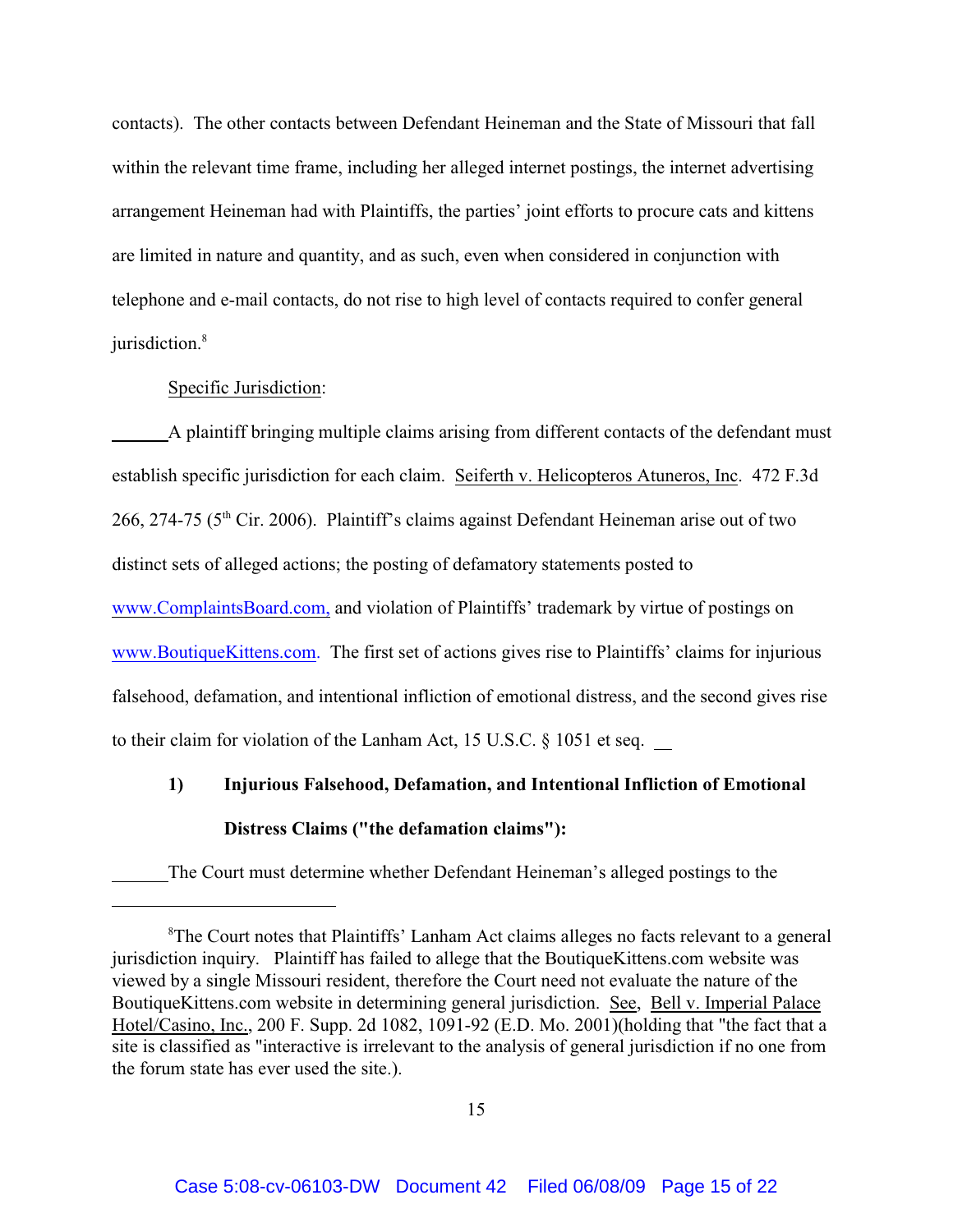[www.ComplaintsBoard.com](http://www.complaintsboard.com) website create a "substantial connection" with Missouri such that the exercise of personal jurisdiction over her would not violate due process. Dakota, 946 F.2d at 1389. Although Plaintiffs' pleadings make no reference to Calder v. Jones, 465 U.S. 783 (1984), as with Defendant Lowry, their theory of jurisdiction as to the defamation claims against Defendant Heineman appears to rely on the Calder effects test. Personal jurisdiction is appropriate under Calder only when a plaintiff makes a prima facie showing that the defendant's acts "(1) were intentional, (2) were 'uniquely' or expressly aimed at the forum state, and (3) cause harm, the brunt of which was suffered- and which the defendant knew was likely to be suffered- [in the forum state]." Lindregn, 312 F. Supp.2d at 1132.

 Plaintiffs have failed to make a prima facie showing that the alleged Heineman postings were 'uniquely' or expressly aimed at Missouri. Plaintiffs have provided the Court with no evidence that the ComplaintsBoard.com website specifically targets Missouri, nor that content of Defendant Heineman's alleged postings specifically targeted Missouri.<sup>9</sup> Application of the Calder effects test therefore does not support the exercise of personal jurisdiction.

Consideration of the Aftanase factors also weighs against the exercise of jurisdiction. To the extent Defendant Heineman's alleged postings constitute "contacts" with the state of Missouri at all, the Court finds such contacts to be attenuated in nature. Furthermore, her previous contacts with Missouri are not relevant to the Court's analysis of specific jurisdiction, as they are not directly related to the claim at issue. The quantity of contacts alleged, as relevant to the defamation claims, weighs neither in favor of nor against the exercise of jurisdiction. See

<sup>&</sup>lt;sup>9</sup> Although Plaintiffs provided the Court with a copy of one alleged posting made by Defendant Lowry, they have not provided the Court with any evidence whatsoever of alleged postings made by Defendant Heineman.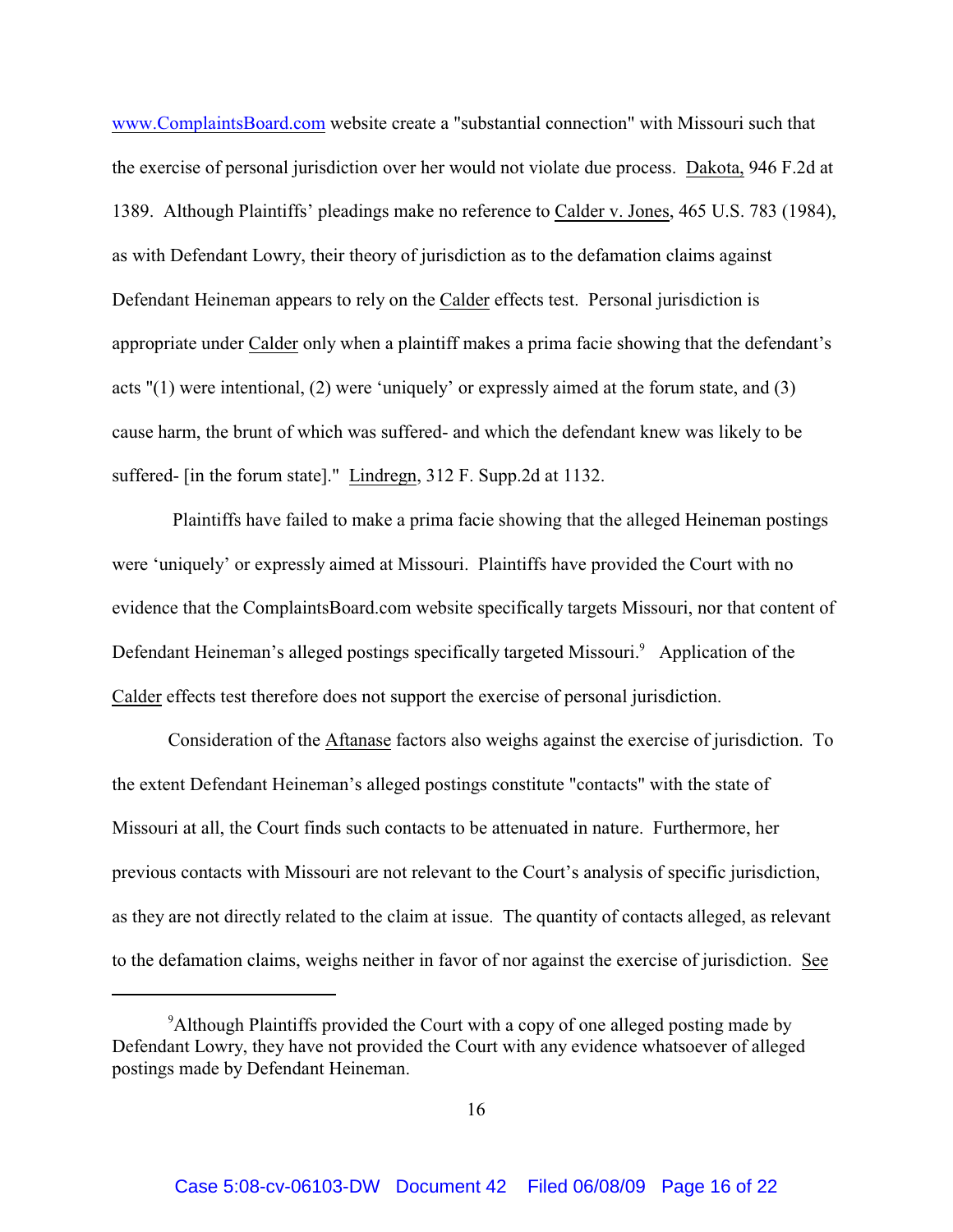Boyko v. Robinson, 2007 U.S. Dist. LEXIS 61070 at \*25 (D.N.D. Aug. 17, 2007)(noting that, when specific jurisdiction is alleged, the quantity of contacts is not determinative). As to the relationship of Defendant Heineman's contacts to the cause of action, Plaintiffs have failed to put forth prima facie evidence that the alleged defamatory statements were uniquely or expressly aimed at the State of Missouri, therefore this factor weighs against jurisdiction. In considering the last two factors of the test, the Court finds that while Missouri has an interest in providing a forum for its citizens, that factor does not outweigh the first three factors, which favor a dismissal. Furthermore, the convenience of the parties as between Plaintiffs and Defendant Heineman is fairly balanced. Defendant Heineman's contacts do not create a "substantial connection" with the State of Missouri. Therefore, the exercise of personal jurisdiction over her as to the defamation claims would violate the due process clause.

#### **2) Lanham Act Claim:**

Count Four of Plaintiffs' petition alleges that Defendant Heineman violated the Lanham Act, 15 U.S.C. § 1501 et seq., by using the words "Cozy Kittens and Cuddly Cats" to advertise her cat breeding business on the BoutiqueKittens.com webpage. Infringing upon a trademark may be grounds for personal jurisdiction under 'the commission of a tortious act' provision of Missouri's long-arm statute. Uncle Sam's Safari Outfitters, Inc. v. Uncle Sam's Army Navy Outfitters-Manhattan, Inc., 96 F. Supp. 2d 919, 921 (E.D. Mo. 2000)(citing Maritz v. Cybergold, Inc., 947 F. Supp. 1328, 1331 (E.D. Mo. 1996). Jurisdiction may only be exercised, however, if there is prima facie evidence the defendant "has purposefully directed its activities at the state residents, and the claim of this suit either arises out of or relates to those activities." Lakin v. Prudential Secs., 348 F.3d 704, 707 ( $8<sup>th</sup>$  Cir. 2003). Although Plaintiff's petition alleges that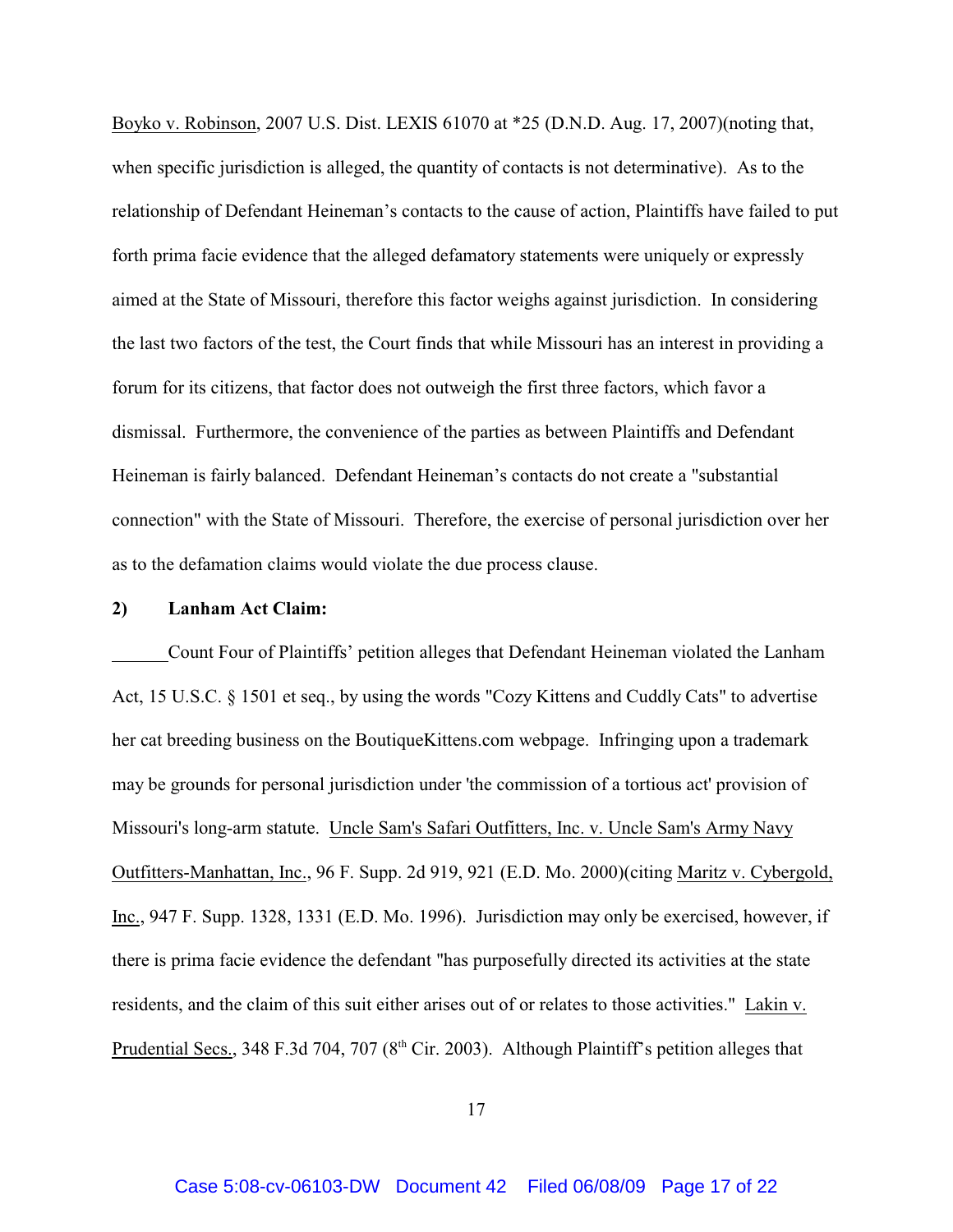Defendant Heineman sells cats and kittens "throughout the United States, including in the state of Missouri," Plaintiffs do not allege nor provide any evidence that anyone in Missouri has accessed the BoutiqueKittens.com website. Without such evidence, the Court finds that personal jurisdiction is lacking. Epps v. Stewart Info. Servs. Corp., 327 F.3d 642, 647 ( $8<sup>th</sup>$  Cir. 2003)(holding that "the party seeking to establish the court's in personam jurisdiction carries the burden of proof, and the burden does not shift to the party challenging jurisdiction.")

The Court reaches the same conclusion under the Zippo "sliding scale" analysis. The opinion in Zippo Mfg. Co. v. Zippo Dot Com, Inc., 952 F. Supp. 1119 (W.D. Pa. 1997), has become a "seminal authority" on the propriety of exercising personal jurisdiction based upon the operation of an Internet web site. Toys "R" Us, Inc. V. Step Two, S.A., 318 F.3d 446, 452 (3<sup>rd</sup>) Cir. 2003). In Lakin v. Prudential Securities, Inc., 348 F.3d 704 ( $8<sup>th</sup>$  Cir. 2003), our Court of Appeals deemed the Zippo model appropriate for use in cases of specific jurisidction. The Zippo Court described the sliding scale model as follows:

At one end of the spectrum are situations where a defendant clearly does business over the Internet. If the defendant enters into contracts with residents of a foreign jurisdiction that involve the knowing and repeated transmission of computer files over the Internet, personal jurisdiction is proper. At the opposite end are situations where a defendant has simply posted information on an Internet Web site which is accessible to users in foreign jurisdictions. A passive Web site that does little more than make information available to those who are interested in it is not grounds for the exercise [of] personal jurisdiction. The middle ground is occupied by interactive Web sites where a user can exchange information with the host computer. In these cases, the exercise of jurisdiction is determined by examining the level of interactivity and commercial nature of the exchange of information that occurs on the Web site. Id. at 710-711 (quoting Zippo, 952 F. Supp. at 1124.)

Although the BoutiqueKittens.com website is somewhat interactive, in that it allows users

to exchange information with the host computer and fill out applications for cat adoption online,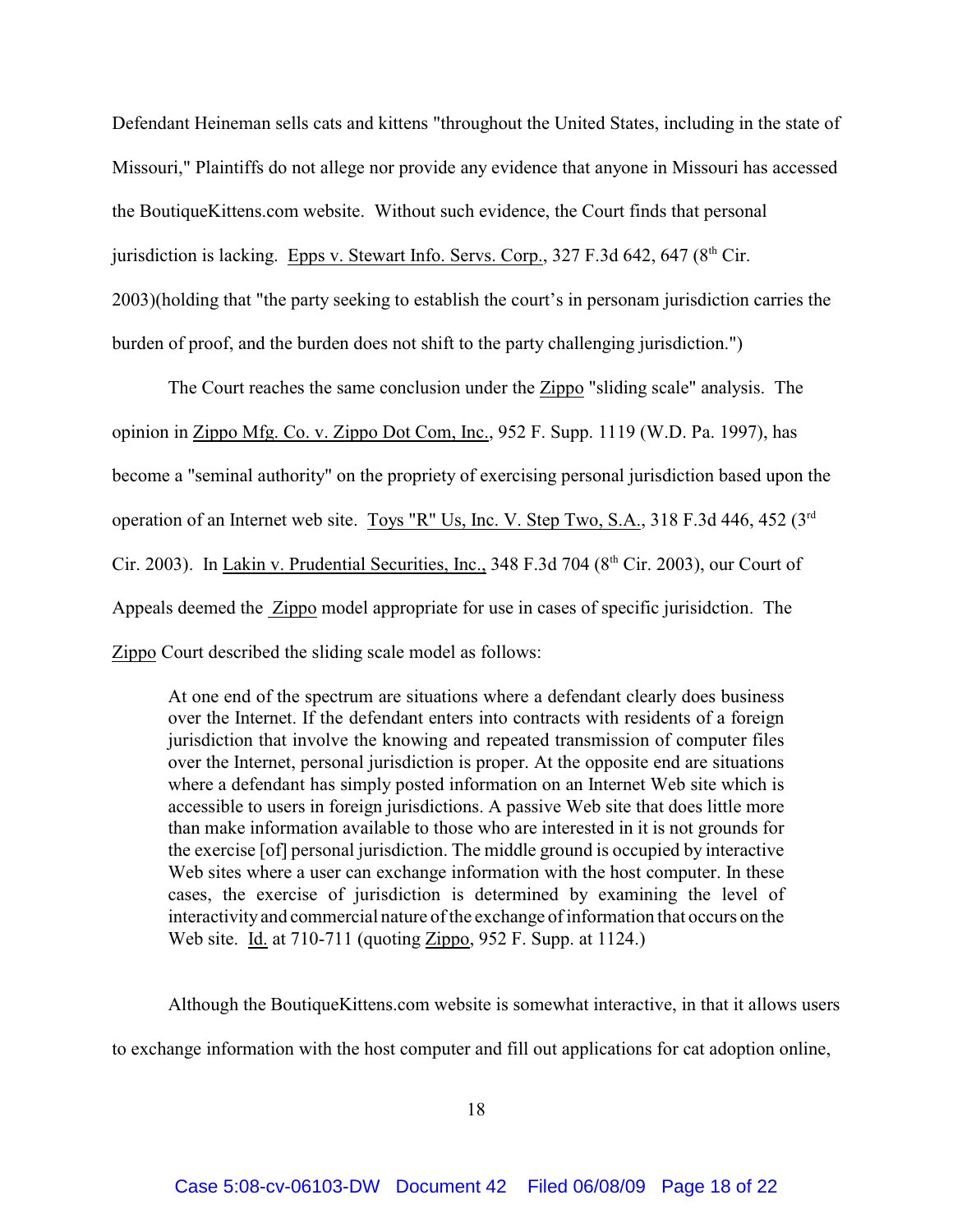there is no evidence that Defendant Heineman has engaged in any transaction or exchange of information with a Missouri resident via the BoutiqueKittens.com website. Cases applying the Zippo analysis, including Zippo itself, have found that personal jurisdiction exists where a plaintiff makes a prima facie showing that a defendant does business or conducts commerce over the internet *with residents of the forum state*. In Zippo, the Court based its finding of personal jurisdiction not only on the nature of Defendant's website, but also on evidence that individuals in the forum state (in that case Pennsylvania) had accessed the website in doing business with the Defendant. Id. at 1125-26. The Zippo Court explained:

We are not being asked to determine whether Dot Com's Web site alone constitutes the purposeful availment of doing business in Pennsylvania. This is a "doing business over the Internet" case in the line of Compuserve, supra.. We are being asked to determine whether Dot Com's conducting of electronic commerce with Pennsylvania residents constitutes the purposeful availment of doing business in Pennsylvania. We conclude that it does. Dot Com has contracted with approximately 3,000 individuals and seven Internet access providers in Pennsylvania. The intended object of these transactions has been the downloading of the electronic messages that form the basis of this suit in Pennsylvania. Id. (referencing CompuServe, Inc. v. Patterson, 89 F.3d 1257 ( $6<sup>th</sup>$  Cir. 1996)).

Unlike the Zippo plaintiffs, who provided ample prima facie evidence that the website in question had made forum state contacts, Plaintiffs in this case have provided no evidence that any Missouri residents have even accessed the BoutiqueKittens.com website, let alone that they have made purchases through the site. The Zippo court based its exercise of jurisdiction on evidence of actual web contacts with the forum state have been made— not the mere possibility of such contacts. See, Id. Other Courts applying the Zippo test in Lanham Act cases have further emphasized that some prima facie evidence linking the website to the forum state is important to the exercise of jurisdiction. See, e.g., Renaissance Learning, Inc. v. Metiri Group, LLC, 2008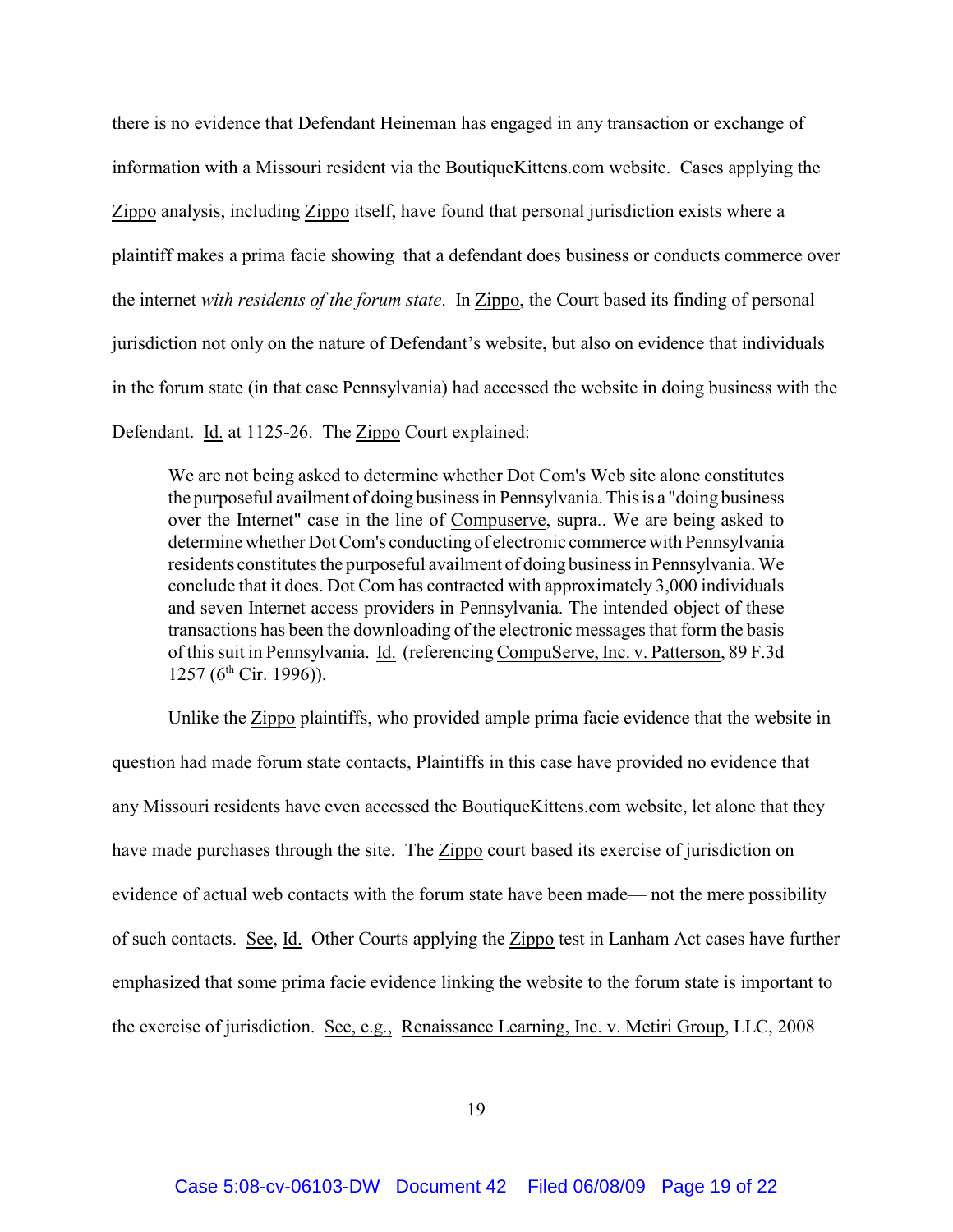U.S. Dist. Lexis 5766 (W.D. Mo. Jan. 25, 2008)(finding personal jurisdiction under Zippo where plaintiff presented prima facie evidence that the cause of action arose directly from defendant's substantial internet contacts with a Missouri state agency, including the collection of thousands of dollars in web site subscription fees.); Just Enters. v. (888) Justice, Inc., 2007 U.S. Dist. Lexis 9040 (W.D. Mo. Feb. 8, 2007)(applying Zippo to find personal jurisdiction in Missouri over a defendant from New York based on evidence that defendant attempted to associate a Missouribased party with their web-based business, and entered into a contract with a Missouri-based licensee to use its web site); Uncle Sam's Safari Outfitters, Inc. v. Uncle Sam's Army Navy Outfitters-Manhattan, Inc., 96 F. Supp.2d 919, 922 (E.D. Mo. 2000)(finding no personal jurisdiction in Missouri over a New York-based defendant because of the lack of evidence that anyone from Missouri accessed the web site in question.). As Plaintiffs have failed to provide evidence that any Missouri party has accessed or otherwise interacted with the BoutiqueKittens.com website, application of the Zippo model weighs against the exercise of personal jurisdiction.

Under Calder analysis, the result is the same: Plaintiffs have failed to present prima facie evidence that the alleged use of their trademark on the BoutiqueKittens.com website was "'uniquely' or expressly aimed" at Missouri, thus application of the Calder effects test does not support personal jurisdiction. Lindregn, 312 F. Supp.2d at 1132.

Defendant Heineman essentially has no contacts with the forum State relevant to the Lanham Act claim, therefore the first three Aftanase factors, ( nature and quality of the contacts, quantity of the contacts, and relationship of the cause of action to the contacts), also weigh against the exercise of personal jursidiction. In considering the last two factors of the test, the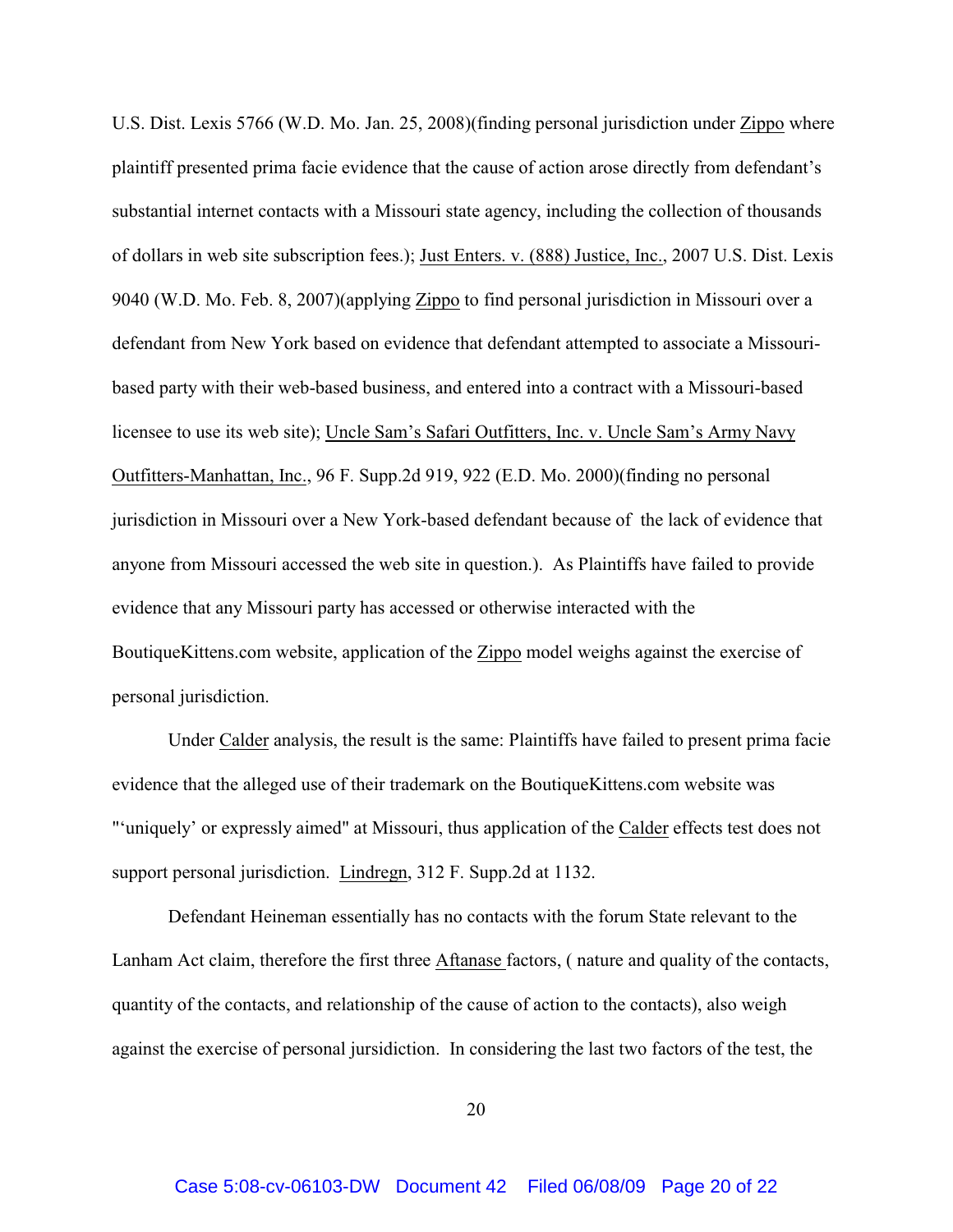Court finds that while Missouri has an interest in providing a forum for its citizens, that factor does not outweigh the first three factors, which favor a dismissal. Furthermore, the convenience of the parties between Plaintiffs and Defendant Heineman is fairly balanced. Defendant Heineman's contacts do not create a "substantial connection" with the State of Missouri. Therefore, the exercise of personal jurisdiction over her as to the Lanham Act claim would violate the due process clause. As the Court lacks personal jurisdiction over Defendant Heineman, it need not address her claims for improper venue and insufficient service of process.

For the reasons discussed above, the Court ORDERS that:

1) The Claims against Defendant InMotion Hosting, Inc. are DISMISSED WITH PREJUDICE.

2) For good cause shown, and pursuant to Federal Rule of Civil Procedure 60(b), the Court hereby SETS ASIDE the Default Judgment entered against Defendant Melanie Lowry in the Circuit Court for Putnam County, Missouri.

3) Defendant Melanie Lowry's Motion to Dismiss for Lack of Personal Jurisdiction (Doc. 6) is GRANTED. The claims against Defendant Lowry are hereby DISMISSED without prejudice.

4) Defendant Kathleen Heineman's Motion to Dismiss for Lack of Personal Jurisdiction (Doc. 3) is GRANTED. The claims against Defendant Heineman are hereby DISMISSED without prejudice.

5) Plaintiffs' Motion for Additional Time to File the Affidavit of Antonio Deshawn Outten in Response to the Motion of InMotion Hosting, Inc. to Dismiss (Doc. 35) is